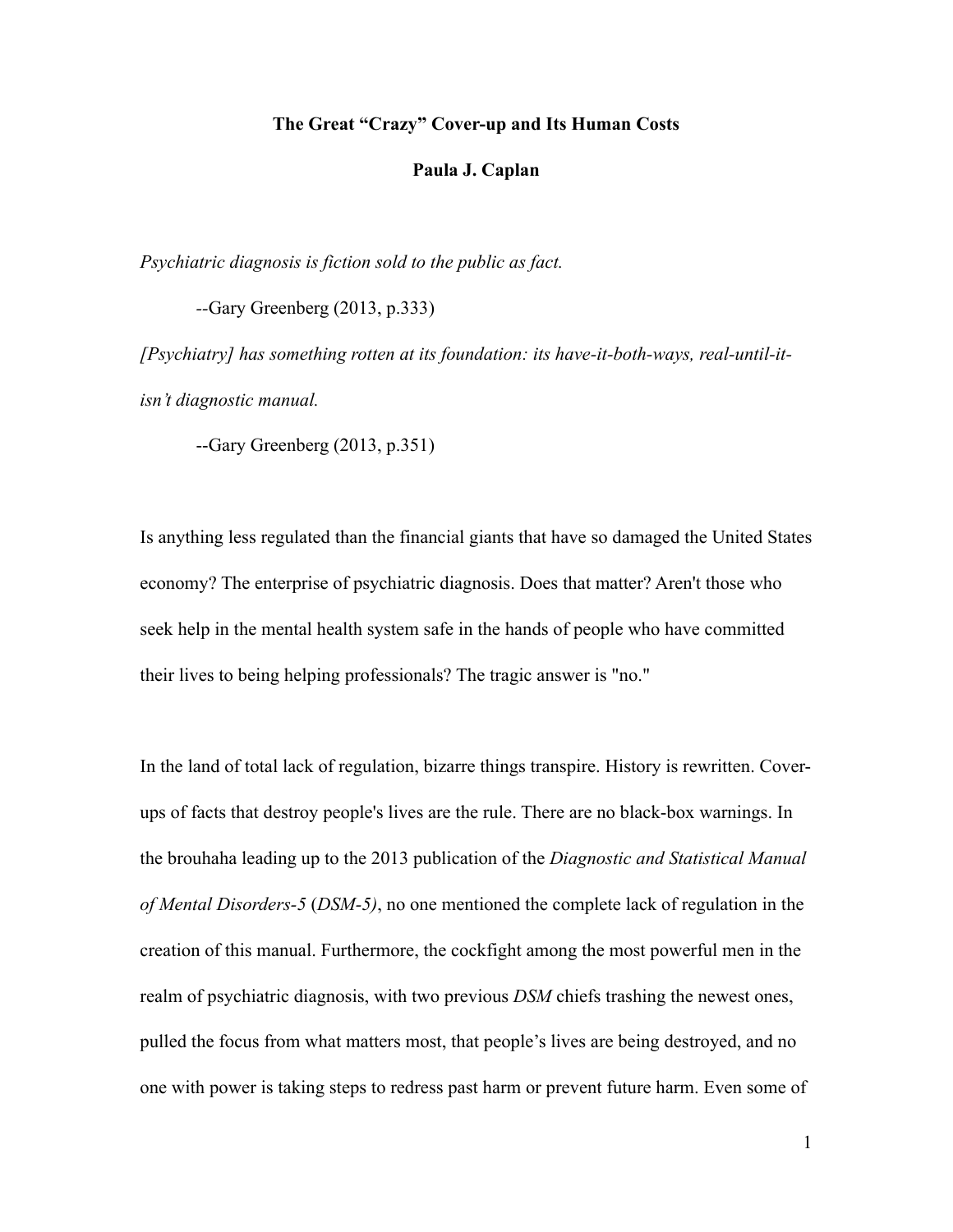the previously most trenchant critics of psychiatric diagnosis have seemed blinded to crucial aspects of the history by the recent drama.<sup>1</sup> With crucial portions of the history of psychiatric diagnosis dramatically rewritten, falsehoods have been widely accepted by the public and professionals as truth.

People whose version of history is considered true wield enormous power. The great journalist I.F. Stone (1907-1989) rigorously checked people's claims and statements against what they had said previously and against the facts. Those who maintained power by rewriting history had much to fear from Stone. His approach is too much missing2 from the *DSM-5* debate (APA, 2013), its absence especially alarming because the previous edition, *DSM-IV*, did much to lead over nearly two decades to the psychopathologizing of millions more people than ever before in history, and the consequences for many have been tragic **(**Caplan, 2012a, 2012b).

 This chapter is less about the specific people who do the rewriting than about the forces they embody and the power they have to invent History, which then becomes the basis for wrong assumptions, misplaced outrage, lack of outrage where it would be justified, and failure to take action in order to prevent harm.

 It is a major and dangerous myth to assume that psychiatric diagnosis is scientific, that it is always or usually helpful and at least never harmful, and that the traditional approaches of psychotherapy and drugs are the most effective and safe ways to reduce suffering. That combination of beliefs is used to justify depriving psychiatrically labeled

<sup>&</sup>lt;sup>1</sup> It would likely have been called *hysteria* if the top people had been women.

<sup>&</sup>lt;sup>2</sup> Thomas E. Patterson, Bradlee Professor of Government and the Press at Harvard Kennedy School (HKS), recently called for "knowledge-based journalism." What a sad commentary that "journalism" is not assumed to have to be knowledge-based (Pazzanese, 2013).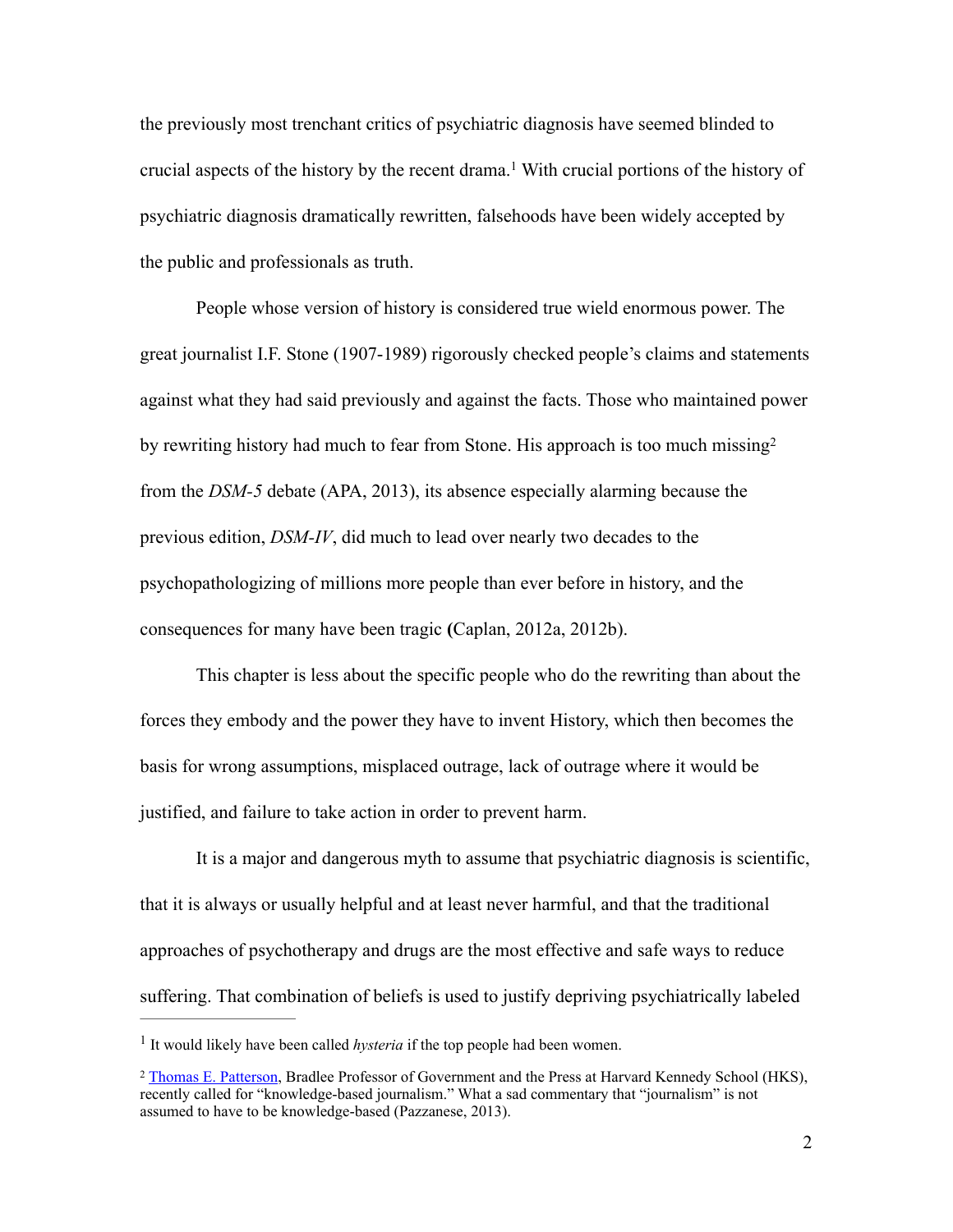people of their human rights on the grounds that it is good for them or society or both (Caplan, 2013b).

In 1988 I accepted the invitation of Allen Frances, *DSM-IV* Task Force head, to serve on two of his committees. As a longtime *DSM* advocate, I had believed it was scientific. Serving on the committees, I was stunned to watch as high-quality science that failed to support the goals of those in power in the *DSM-IV* hierarchy was ignored, distorted, even lied about (Caplan, 1995), with junk science presented as of good quality when it supported their goals. After two years of attempting unsuccessfully to persuade the committees and Frances to base decisions on the good science, be forthright about their work, and pay attention to the harm to people from psychiatric labels, I resigned from the committees. Since then, I watched as the misrepresentation of the *DSM-IV* as scientific and the failure to redress and prevent harm continued. Increasingly and across the world, not only the *DSM* and American Psychiatric Association leadership but also many other professionals, media people, and laypeople spoke as though these diagnoses were scientifically grounded, the risks getting scant attention. From the late 1980s to the present, I initiated protests and public education about psychiatric diagnosis, so journalists often interviewed me, and when I compared what I had told them with what ended up in print or on the air, I was dumbfounded. I took care in the interviews to provide proof of my claims, but in dozens of interviews, only the rarest of journalists accurately reported the story. Nearly all ignored the fact that the diagnosis advocates' claims were largely unfounded while mine were supported by evidence. Instead, terminology in the stories followed the pattern of "Caplan *claimed* X, but the *DSM*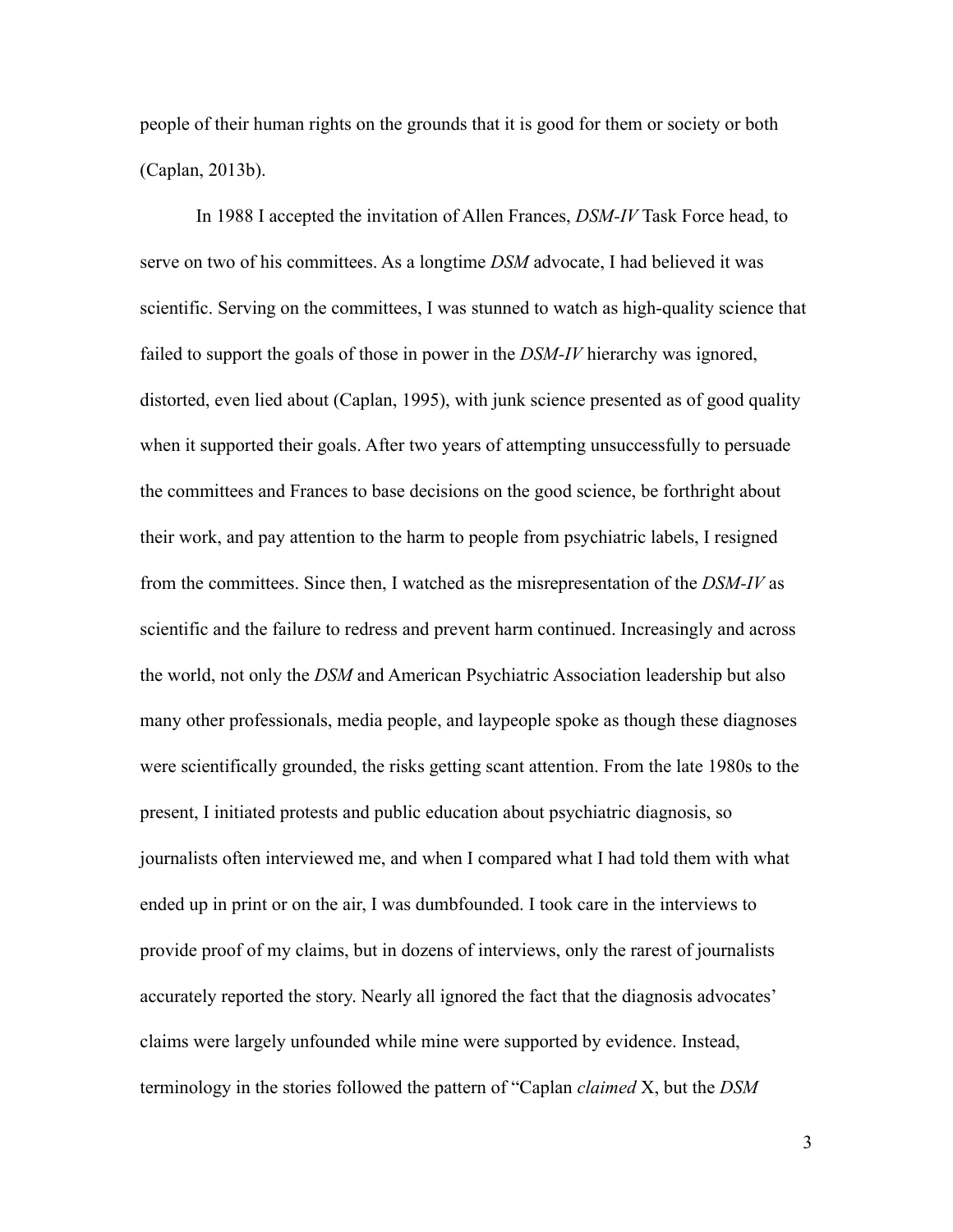people *explained* that she was wrong" (details of this pattern are given in Caplan, 1995). Either they had not asked the advocates for documentation about the scientific basis (or lack of) behind their labels and evidence of harm they caused, or, knowing there was no documentation to support the advocates' claims, neglected to report this fact.

The following is a recent example of how history gets distorted. It is by no means the worst one, but I report it because I was directly involved in it and thus can describe with confidence what transpired. In 2013, shortly before *DSM-5*'s scheduled publication, Elizabeth Saenger asked to interview me for the publication *RecoverE* for the Coalition of Behavioral Health Agencies, Inc., "to showcase problems with the *DSM-5*…where doing so could make a difference" (Saenger, 2013). We did the interview, and she sent me her write-up as it went to press. Immediately, I wrote to confirm that most was fine but that it contained a few serious errors and that a companion article by the *DSM*-*IV* head (Allen Frances) included a "completely false and totally misleading statement." I left details about the errors on her voicemail. She replied that I should rewrite the story but at half its original length, much shorter than the companion pieces by the heads of *DSM-IV* and *DSM-5*, and by the director of the National Institute of Mental Health. I wrote to her and her supervisor that "I have been trying to get these changes and warnings made on the assumption, which I am sure is warranted, that you do not wish to participate in perpetuating falsehoods that destroy people's lives." In the end, they eliminated my interview altogether, and published the pieces by the three top dueling banjos who had huge stakes in promoting the traditional mental health system as "Three Perspectives on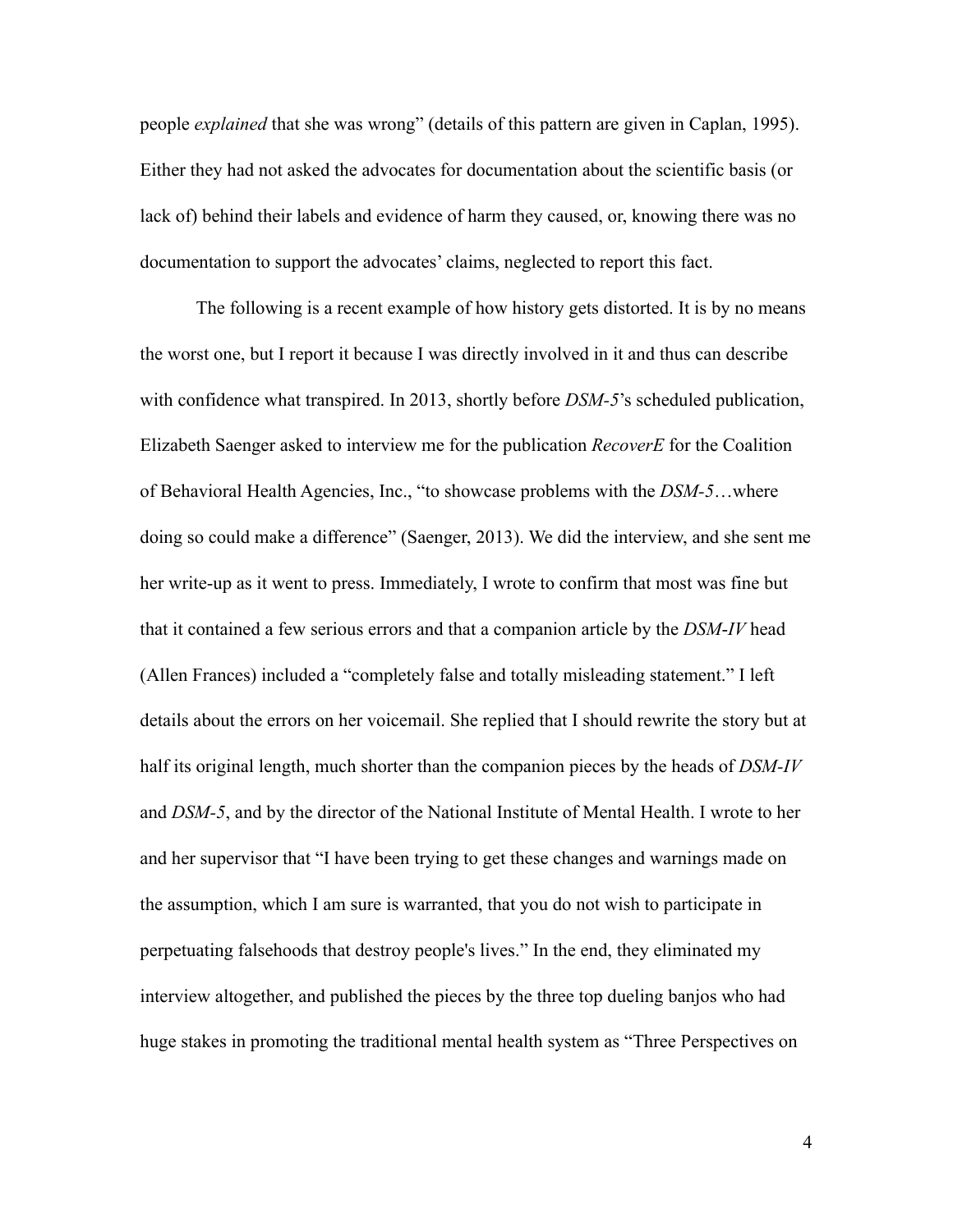the DSM-5 from Superstars in Psychiatry" **(**http://www.coalitionny.org/the\_center/ recovere-works/RECOVERe-worksMay2013.html)

## **The Functions of the Rewritten History**

This rewriting of history is serious business. It:

*Draws attention from the facts.* If you believe psychiatric diagnosis is scientific, then when a professional tells you that you "are" Bipolar, you are unlikely to ask "Is there solid proof that 'Bipolar Disorder' is a real and reliably identifiable entity?" "Is there evidence that giving this label will alleviate suffering or that getting the label carries risks of harm?". Not knowing that they need to ask such questions has meant that the lives of an untold number of people have been damaged due to a cascade of consequences from labeling. And journalists have gone far to perpetuate the cover-up of the poor science underlying diagnosis (e.g., Jabr, 2012, claimed in *Scientific American* – without evidence -- that the *DSM-5* would improve the basis for choosing treatments).

#### *Draws energy and resources away from stopping, redressing, and preventing*

*harm. DSM-IV* earned the APA more than \$100 million, and there is no sign that one penny was spent to gather (never mind solicit) information about the harm from diagnosis, to redress past harm, or to prevent future harm through such actions as implementing professional and public education about the truth regarding these categories (Caplan, 2013a).

*Draws everyone's attention from the most important people, those who have suffered from being psychiatrically labeled.* The public debate was largely about what the men who headed *III, III-R, IV* and 5 were saying to each other.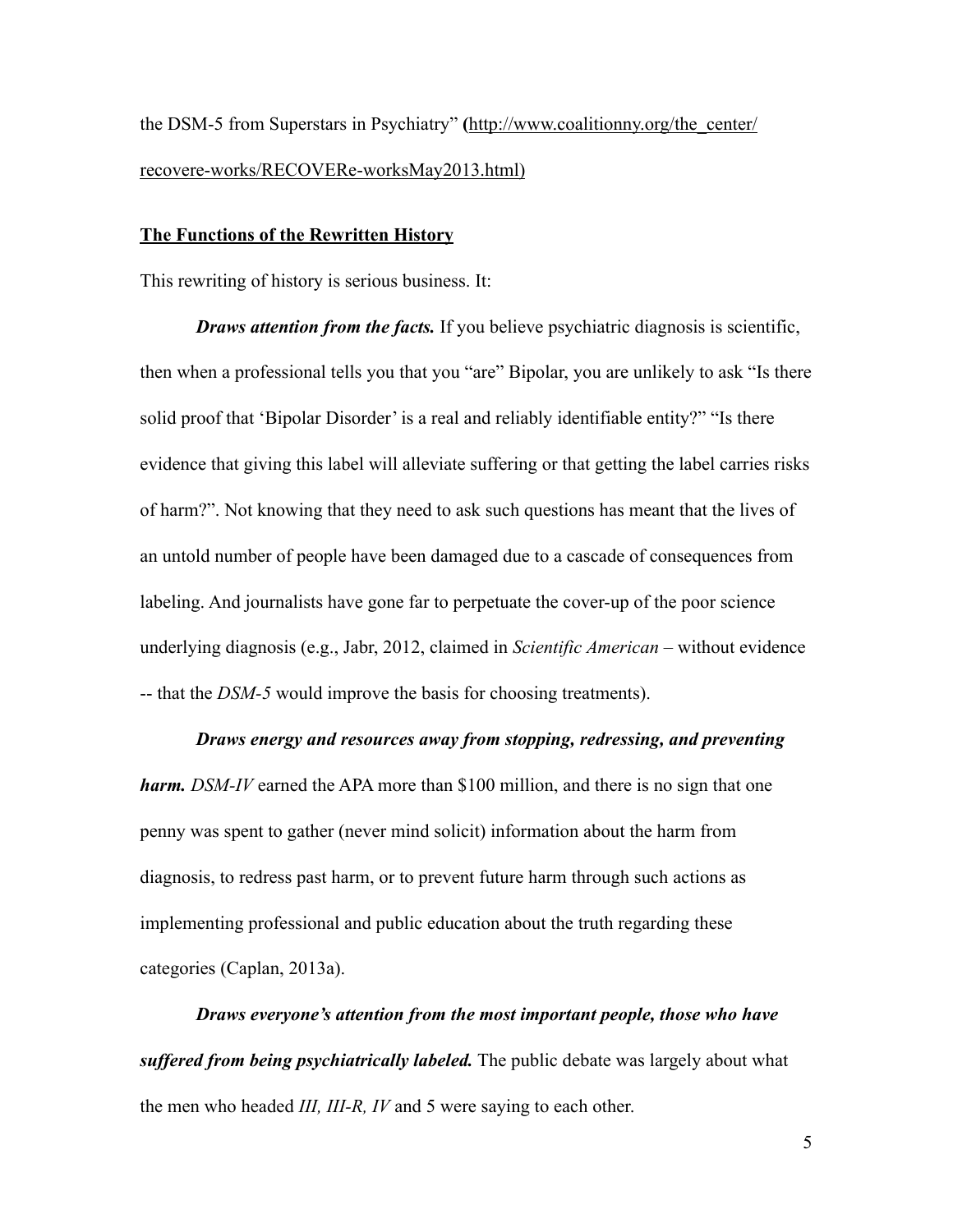*Maintains the status quo*. The nature of the debate about *DSM-5* includes the false assertions of the *DSM-IV* editor, Allen Frances, that his own edition was scrupulously scientific and caused only a tiny number of problems. He also confined his attacks to a dozen or so of the many hundreds of *DSM-*5's categories. The need for the manual to exist at all was rarely challenged, and the challenges got little or no media attention. Only a miniscule fraction of the devastating harm caused by previous editions was mentioned, and ways to redress and reduce the harm were almost totally ignored.

*Causes history to repeat itself.* Journalists ask the head of each new edition why *their* edition was needed, and each head answers, "The previous one wasn't scientific" (Caplan, 1995). They fail to respond with, "How can you say that, when that is what your predecessor also claimed?" Each leader has claimed that their edition is *truly* scientific but has actually made the same kinds of errors as before (i.e., ignoring, distorting, and lying about what the science shows; failing to follow respected scientific methodology; failing to document and make public that applying these labels does not tend to reduce suffering; and failing to document and make public the huge risks of harm: Caplan, 1995). To understand the rewriting of history about *DSM-IV* is to see more clearly how the same problems and dangers happen in *DSM-5.* Most of these are inevitable as long as the current obsession with psychiatrically diagnosing people continues.

## **The Nature of the Rewriting**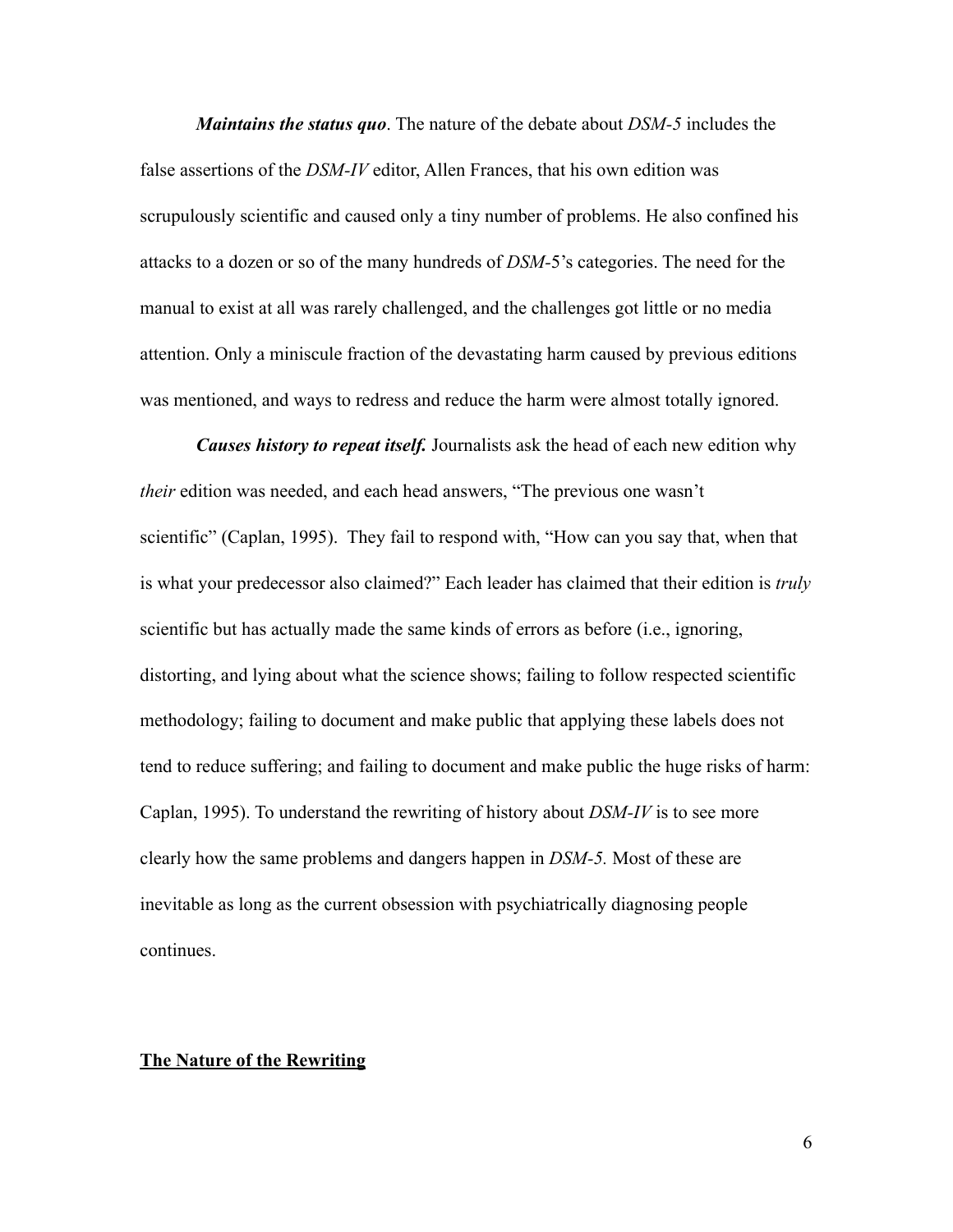This contains not comprehensive coverage of what has been rewritten but rather key points of the generally false portrayal of earlier editions as scientific, helpful, and not harmful (or far less harmful than is the case). The portrayal was driven primarily by the *DSM-IV* head but minimally challenged even by the *DSM-5* heads, other professionals, media people, and the public.

*False Portrayal as Scientific*. Work on *DSM-IV* began in 1988, it was published in 1994, and from 1988 onward, Allen Frances knew that this enterprise could not honestly be described as scientifically based (Caplan, 1995; Davies, 2013; Greenberg, 2013; Kirk, Gomory, & Cohen, 2013). Yet in 2009, when he began his diatribes against the in-progress *DSM-5*, he claimed that, in contrast to *DSM-5*'s "remarkably weak methodology," work on *DSM-IV* had followed a scrupulously scientific method (Frances, 2009, 2013). To describe his own work, he used terms like "obsessively meticulous," "strict criteria," "extensive literature reviews,"<sup>3</sup> "painstaking data analysis," "precise terms," "rigorous field trials," "objectivity," "methodological rigor," and "we couldn't afford mistakes" (Frances, 2013, xiii, xiv, 23, 67, 70, 72, 74; Frances, 2012a). Even after *DSM-5* was published, he unjustifiably claimed reliability for his edition (Frances, 2013). Curiously, he said that "*DSM-IV* was faithful to *DSM-III-R*" (Frances, 2013, 72), but he told me when inviting me to join his *DSM-IV* committees that *unlike DSM-III-R*, his decisions would be scientifically-based (Caplan, 1995). Strangely, he also told Davies that "the most important value" when creating *IV* was to "stabilise the existing arbitrary

<sup>&</sup>lt;sup>3</sup> The literature reviews they published in what they called *DSM Sourcebooks* were poorly done, but the massive sizes of the sourcebooks impressed some people who had not considered the quality of the work within.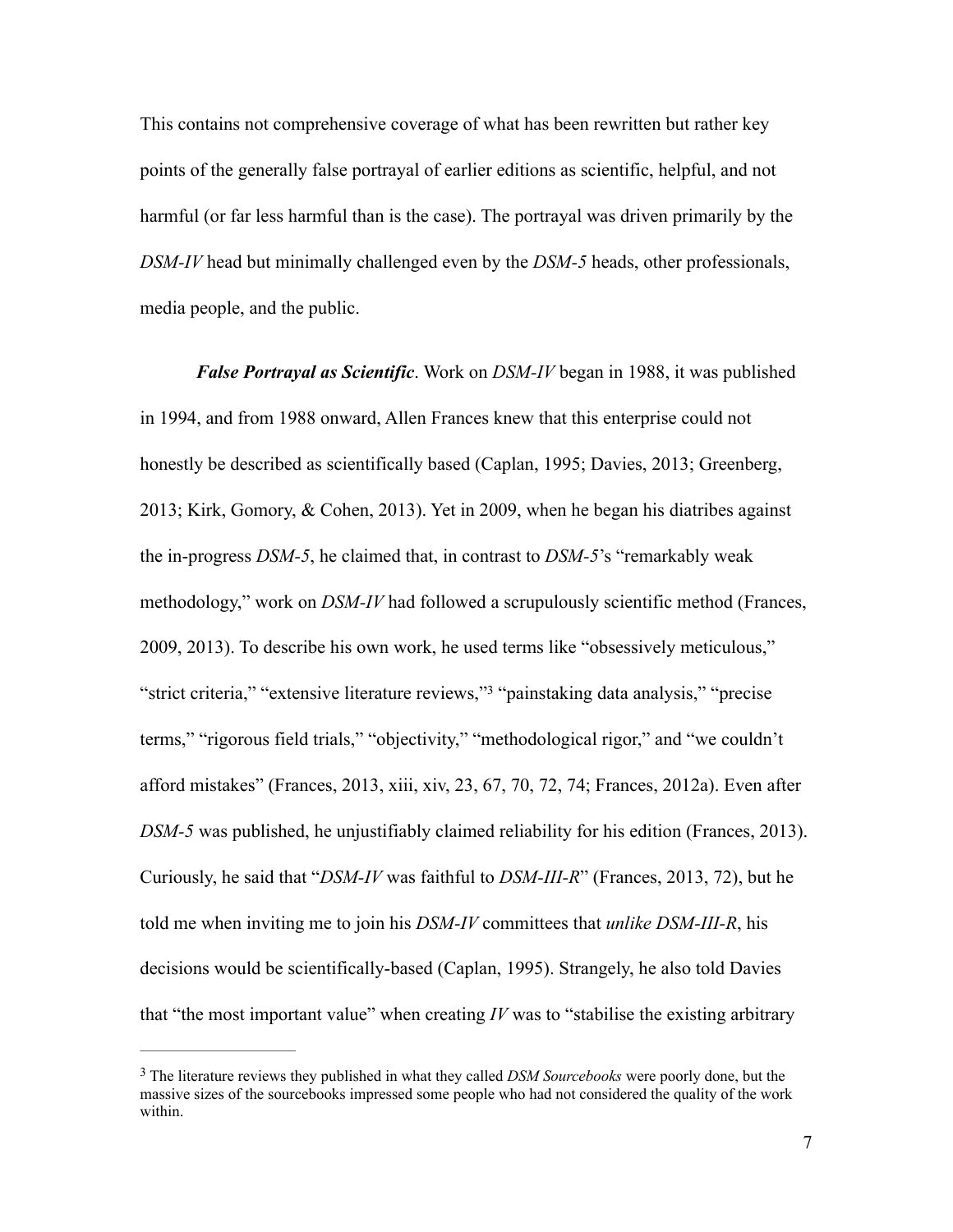decisions [*DSM-III-R*'s hundreds of categories] [rather] than to create a whole assortment of new ones" (Davies, 2013, 51). Were the only two options to stabilize the system or create many new categories?

 Frances attacked the *DSM-5* editors for failing to produce a scientifically sound document (2012c). He said they focused too much on reliability and not on validity (Frances, 2013) but neglected to mention that, given the poor reliability of the manual, there is no validity, that the reliability of categories in editions before his was poor (Kirk and Kutchins, 1992; Greenberg, 2013), and that for *DSM-IV*, he did not even do reliability studies, despite the fact that *DSM-IV* contained 77 more categories than *DSM-III-R* (Caplan, 1995). He faulted *DSM-5* work groups for ignoring many research papers (Kirk et al., 2013), but for *DSM-IV* he and his colleagues ignored, distorted, and even lied about research when it did not fit with their goals (Caplan, 1995).

*False Portrayal about Who Expanded Abnormaliy.* More rewriting of history involves portrayal of *DSM-5* as an unprecedented move toward classifying all behavior as abnormal (Frances, 2013). However, that edition actually slows down the rate of increase. The number of categories skyrocketed from 297 in *DSM-III-R* to 374 in *DSM-IV* (Caplan, 1995), for a rate of 11 more categories per each of the seven years between those two editions. *DSM-5* contains 481 categories, which works out to the lower rate of 5.6 categories added per each year between *DSM-IV* and *DSM-5*. As Davies writes, due to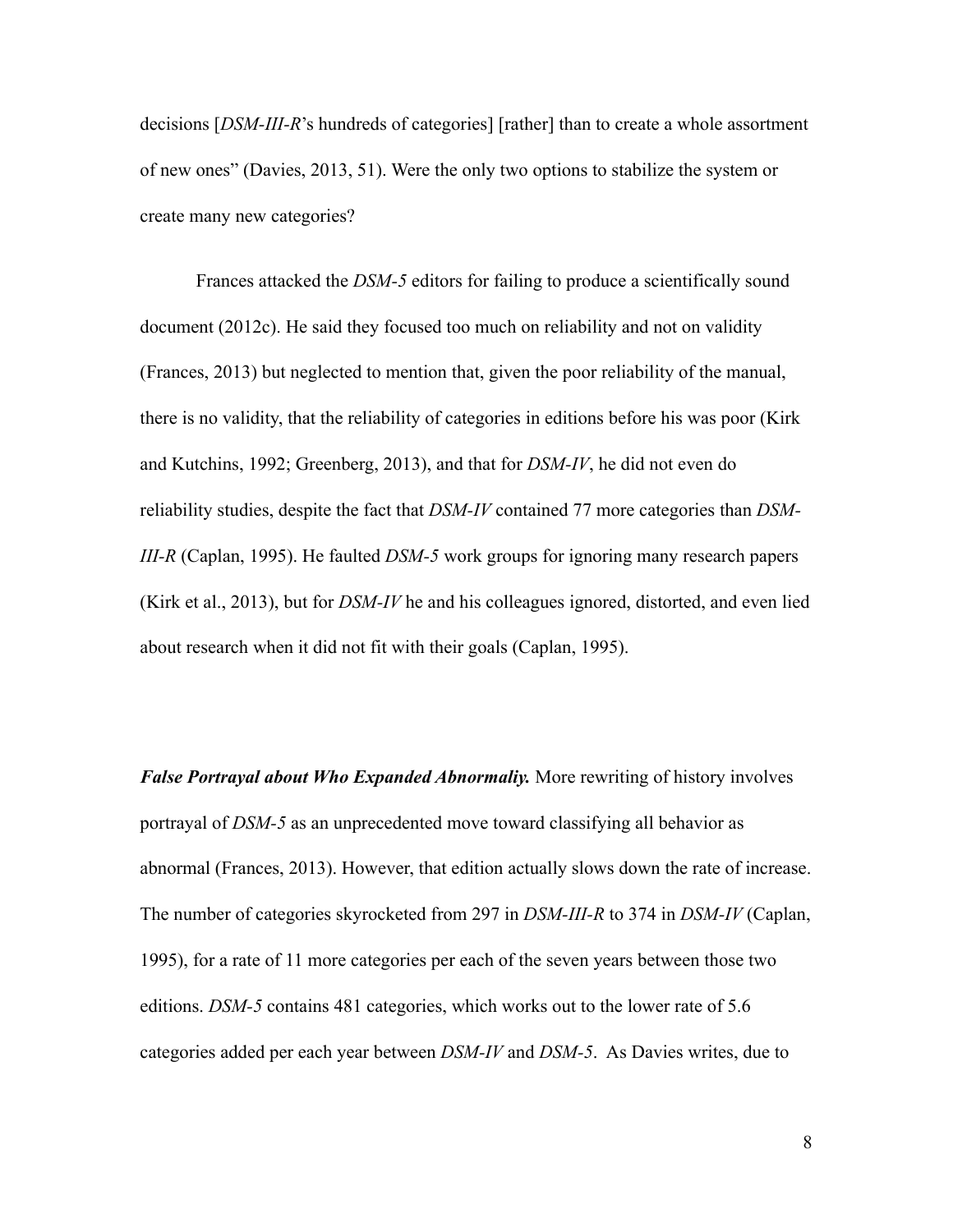Frances's work on *IV* "the dramatic medicalization of normal human reactions…was allowed to proceed unchecked" (2013, 52).

Despite having headed the edition that led to the pathologizing – and thus quite likely the harming – of probably millions more people than anyone in history, Frances titled his 2013 book *Saving Normal* and casts himself as having led the fight to save normal from the time he began work on *DSM-IV* (Frances, 2013, xiii). He told Greenberg that in *DSM-IV* they added "a few" categories (not 77) and made only one mistake, and that their work led to three epidemics – diagnoses of Asperger's, Attention Deficit Hyperactivity Disorder, and Bipolar Disorder – that they could not possibly have foreseen (Frances, 74; Greenberg, 2013, 48, 98, 156). Only three? This would surprise untold numbers of people who have been harmed by the hundreds of diagnoses in *DSM-IV* (see some examples at psychdiagnosis.weebly.com). An article in the influential *Scientific American* (Jabr, 2012) included the false statement that *DSM-IV* was "largely similar to its predecessor," helping reify the claim that few additions were made.

Davies asked Frances why he failed to omit from *DSM-IV* the huge numbers of *DSM-III-R* disorders that Frances described as eccentric and having "remarkably weak scientific support" (Davies, 2013, 51). As Davies pointed out, the absence of good scientific support should have led to their removal.

Revealingly, Frances has said that although "we cannot develop a useful definition for the general concept 'mental disorder'…we can quite easily define each one of the specific mental disorders" (Frances, 2013, 23). By that logic, as long as one can define *fear,*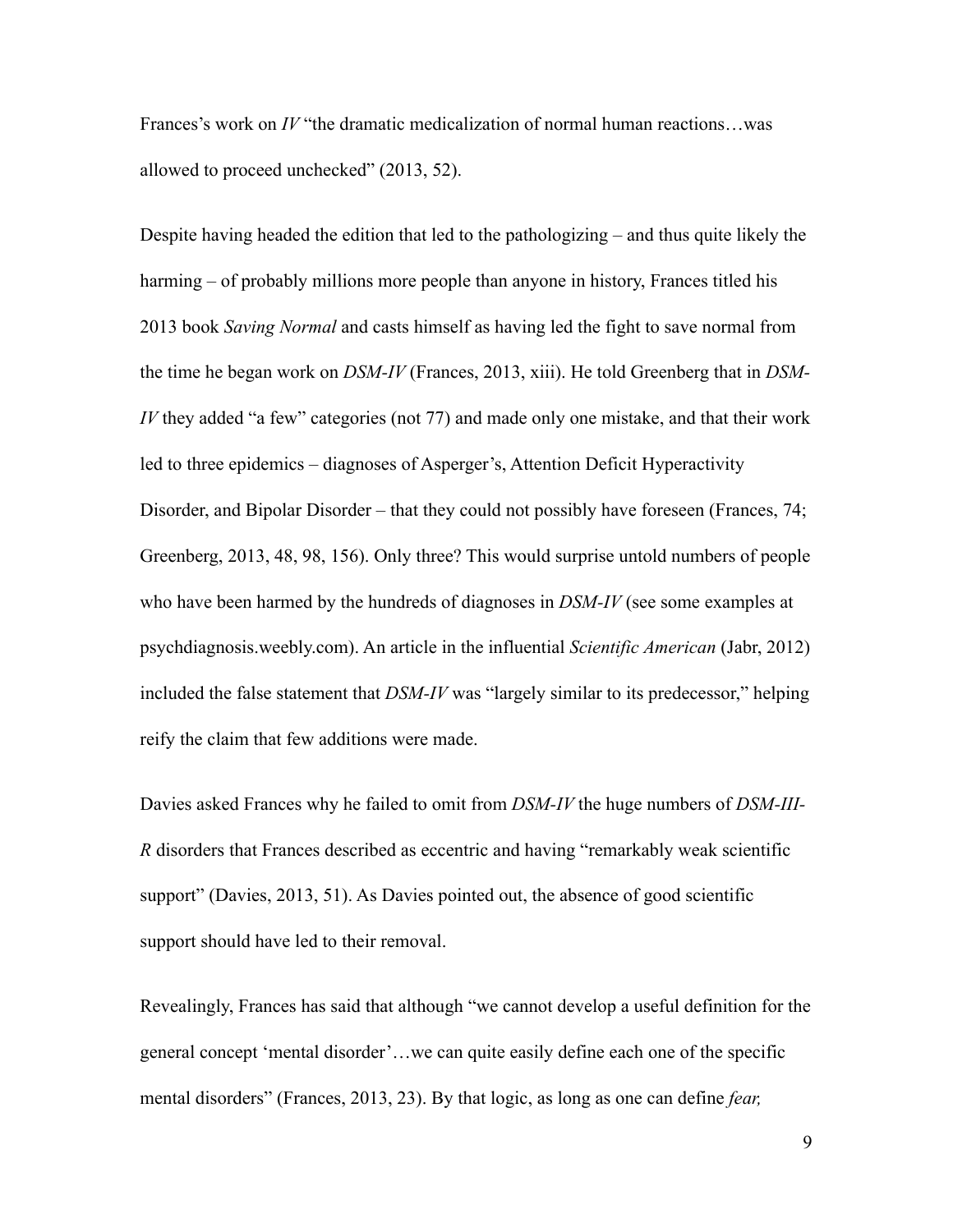*horse*, *table*, and *freedom*, although there is no way to determine whether or not they are all mental disorders, it is fine to group them all under that rubric. This approach leaves wide open the door to what Gomory, Wong, Cohen and Lacasse (2011) have described, which is that "mental illness" is applied to the many kinds of behavior that have become the targets of a "biomedical industrial complex."

*False Portrayal as Helpful and Not Harmful.* In his *Scientific American* article, Jabr quoted without question a psychiatrist who claimed that psychiatric diagnosis has increased in reliability (2012), but this is untrue. It had long been known that two therapists using the *DSM* were not likely to agree on what diagnosis to give a patient (Kirk and Kutchins, 1992; Caplan, 1995). If two therapists diagnose a patient differently, which label should be used to decide how to treat the person and thus, ideally, reduce their suffering? Also, patients' labels are often changed many times. Yet not only Frances but also many the APA presidents over the decades have publicly boasted about the good reliability and helpfulness of their profit-making manual. 4

After I revealed what I had learned about the unscientific production of *DSM-IV* and that its leaders denied that it caused harm despite knowing it did (Caplan, 1995), I began hearing from people who had experienced damage that cascades from that first step of being diagnosed. *Therapists almost never disclose to their patients the three key points* that psychiatric diagnosis is not scientific, is unlikely to reduce their suffering, and carries

Unpublished 2012 complaint by Paula Joan Caplan to American Psychiatric Association's Ethics 4 Committee, which includes detailed examination of the official convention lectures of every APA president and president-elect from 1988 to the time the complaint was written. Available on request.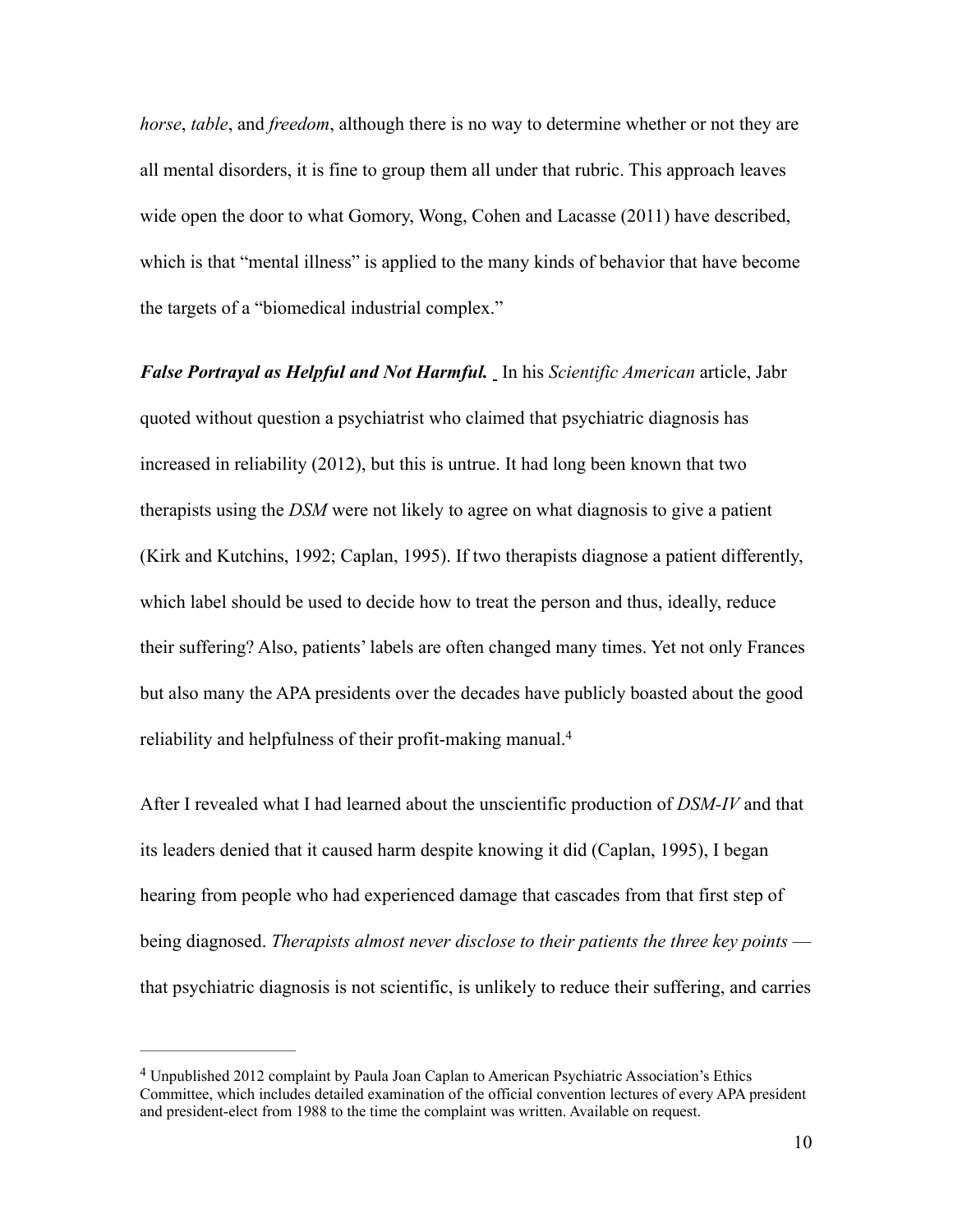major risks of many kinds of harm, *so almost no patient ever gives informed consent to receiving a label*. There is the pervasive fiction that however the therapist diagnoses you, the treatment follows from the label and will likely reduce your suffering and not harm you. Forms of harm include but are not limited to plummeting self-confidence and skyrocketing self-doubt; loss of hope, employment, health insurance, credibility in legal proceedings and other settings, custody of one's children, security clearance, and the right to make decisions about one's medical and legal affairs; having one's real physical illnesses or injuries explained away as figments of one's imagination; and serious physical damage and even death from the negative effects of psychotropic drugs (Caplan, 2012a, 2012b; Whitaker, 2010). A series of 10-minute videos of stories of harm that I coordinated are on Youtube under the collective title, "Watch the Stories of Harm the APA Refused to Hear," and dozens more written stories are available at psychdiagnosis.weebly.com

*DSM-IV* appeared in 1994 and its minimally altered sequel *DSM-IV-TR* in 2000, but not until 2009 did Frances publicly express concerns about diagnosis causing harm, having asserted until then that the manual was helpful (2013). His mention of harm began in relentless and virulent attacks on *DSM-*5 (e.g., 2012c, calling out the *5* leaders for failing to create a safe manual), as recently as 2013 expressing alarm that expansion of the net of mental disorders would expose people to "unnecessary medicine with possibly dangerous side effects," and drug companies would be "licking their chops" to exploit "inviting new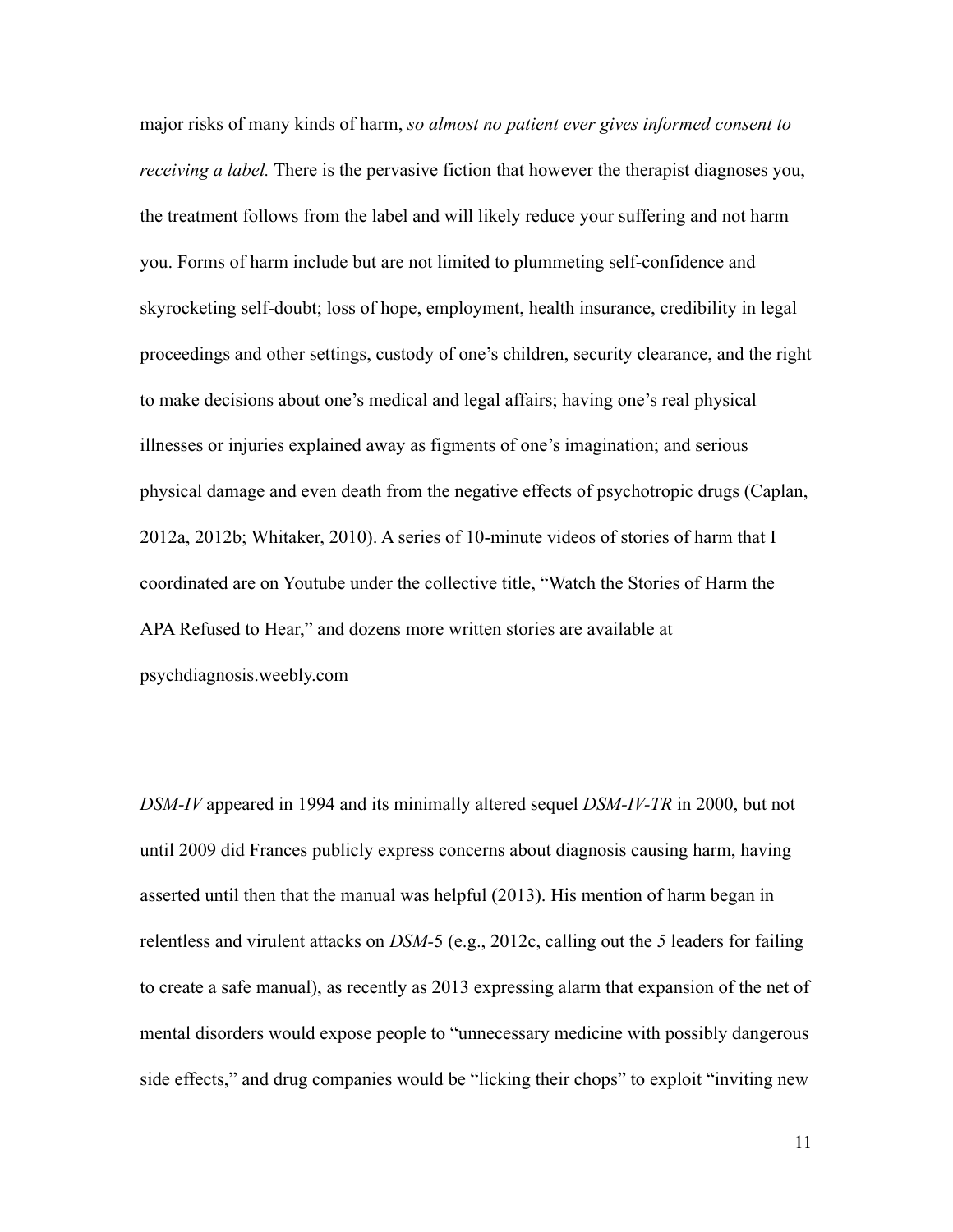targets for their well-practiced disease mongering" (2013, xiv; see also Davies, 52). (Greenberg [2013, 99], with understatement, describes Frances's failure "to use his clout" to speak out about massive increases in use of and harm from psychiatric drugs.) Recall that he oversaw the greatest expansion of the manual. It strains credibility that for the first 15 years after *DSM-IV* appeared, he had no idea that the public needed to be warned of harm from labels, and I am surely not the only one who had informed him about instances of harm (Caplan, 1995). It is poignant to think how much suffering he and every post-*DSM-IV* APA president and trustee could have prevented, had they come clean with other professionals and the public, saying, "These labels are not based in science, and using them can be damaging." But Frances claims he was floored by the three diagnostic epidemics he admits grew from *DSM-IV*, and although he calls his book part *mea culpa* (xviii), it is actually a monumental *mea excusa*, since he lays the blame for harm on a raft of others who "misused" it (xiv) – Pharma, other psychiatrists and therapists and non-psychiatrist physicians, patients themselves, researchers, consumer groups, the internet, and the media (29). His list of kinds of harm is scanty (195) and gives no indication that anyone before him had called attention to the risks. Furthermore, because of the unregulated status of psychiatric diagnosis, it is impossible to know how many other epidemics of labeling there have been besides the three Frances names (Autism, ADHD, and Bipolar Disorder in children).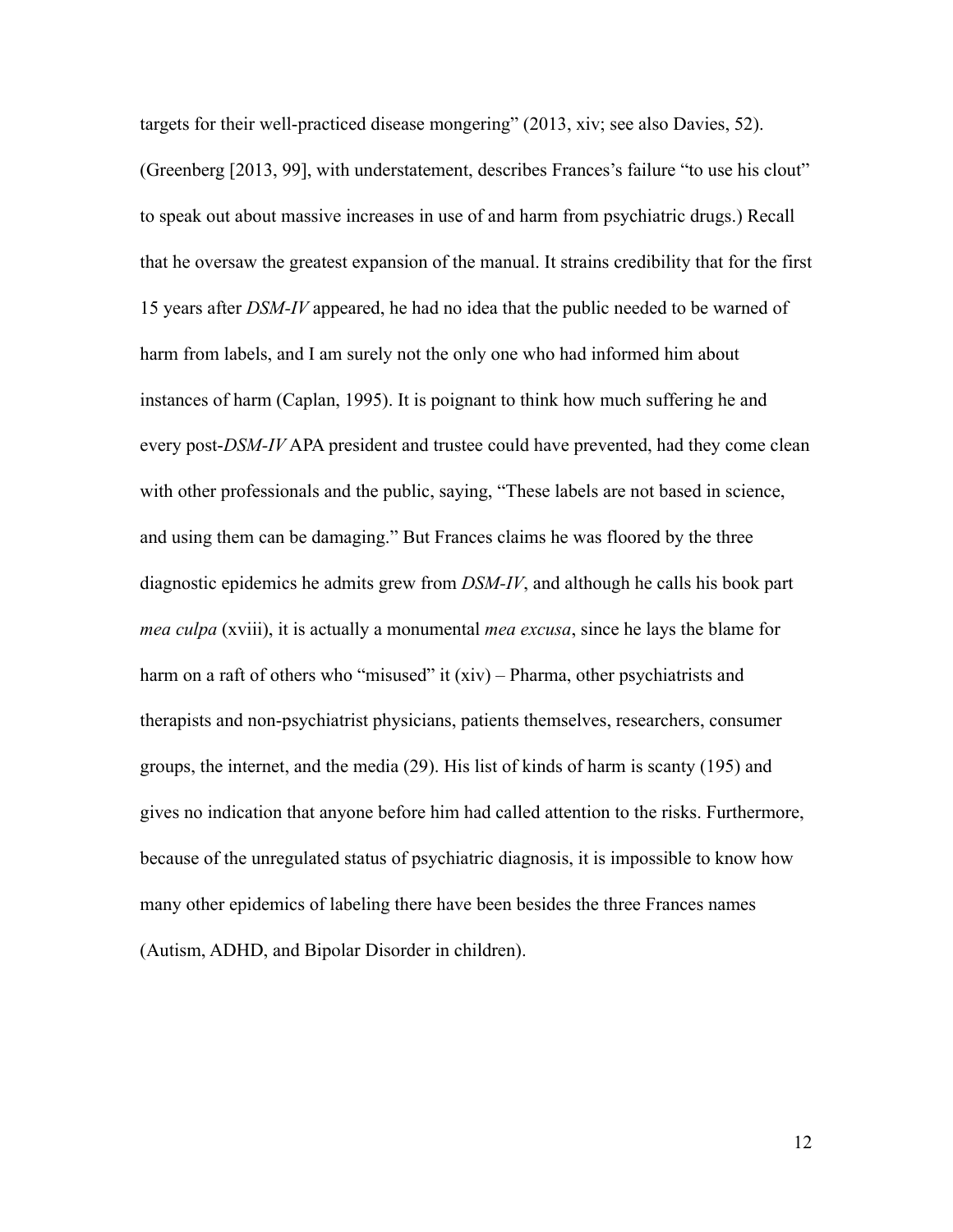A kind of harm unmentioned in debates about the manual is that *DSM* labels are the very foundation for "practice guidelines" on the APA website, where *DSM* categories are the foundation for treatment recommendations. Thus, therapists are told how to treat people based on unscientifically constructed categories,<sup>5</sup> creating insurmountable problems for research on treatment effectiveness, and the guidelines are packed with recommendations for drug treatment (specifically noting that off-label prescribing is "permitted and common<sup> $\degree$ </sup>) and even electroshock. The authors of the guidelines have astounding numbers of drug company connections.<sup>7</sup>

Frances and the APA leaders might at any time before the 2009 attacks on *DSM-5* have taken steps to prevent harm. I would have welcomed their joining my 2005 petition calling for Congressional hearings<sup>8</sup> about psychiatric diagnosis (begun at psychdiagnosis.net, now in expanded form at https://www.change.org/petitions/everyonewho-cares-about-the-harm-done-by-psychiatric-diagnosis-endorse-the-call-forcongressional-hearings-about-psychiatric-diagnosis), but he did not propose Congressional action until 2012 (Frances, 2012b). I issued a public invitation for Frances to endorse the requests for the APA to create a system for recording (they ought to solicit)

 $<sup>5</sup>$  I have often said that the categories are like star constellations, in that specific kinds of suffering are real,</sup> as is each star, but the categories of "symptom clusters" are no more real than the constellations created by the drawing of lines to connect certain stars rather than others.

 $6$  http://www.psych.org/practice/clinical-practice-guidelines

 $<sup>7</sup>$  Ibid.</sup>

Greenberg (2013) mistakenly reports that my call for hearings came shortly before *DSM-5* was published 8 rather than in 2005.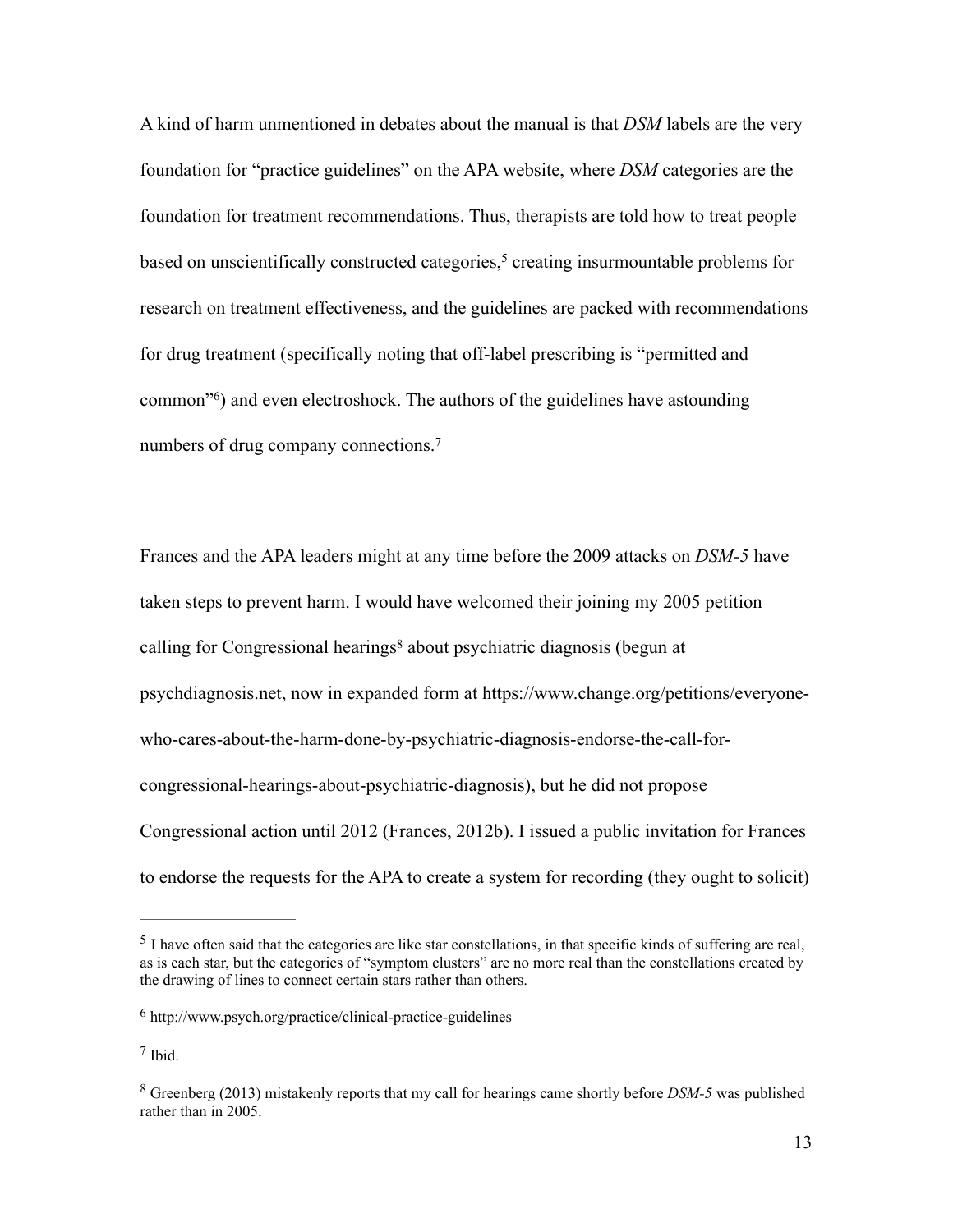reports of harm from diagnosis and for using some of their \$100 million in profits from *DSM-IV* for redress, to try to make whole some of those whose lives have been destroyed because they were labeled (Caplan, 2013a). He did not respond to the invitation. About a month after I suggested blackbox warnings on all copies of the *DSM* and anything related to it (Caplan, 2012b), Frances suggested black-box warnings solely for the few diagnoses in *DSM-5* that he criticized (Frances, 2012d).

While on Frances' committees in the late 1980s, I expressed concerns about the vast pathologizing of women as having "Premenstrual Dysphoric Disorder." The European Union's equivalent of the FDA has declared that the research shows it is not a real entity. I had told Frances that in light of our shared aim of alleviating suffering, and since I knew many women had suffered because of getting this label, I would feel better if I knew at least that more women were being helped than harmed. He replied that there was no way of knowing that (Caplan, 1995). But gathering such information is precisely what science is for.

 The uninformed and/or motivated rewriting of history has usually taken the form, in recent books about *DSM-5,* of omitting the history of significant attempts by those outside the APA to prevent and redress harm. But even authors of most of the recent books who do not omit that history make the mistake of identifying as the first anti-*DSM* petition the one created in 2012, where *DSM-5*'s editors were asked to submit their proposals to external review. No mention is made of the first petition, which in the mid-1980s I initiated and which included signatures from individuals and major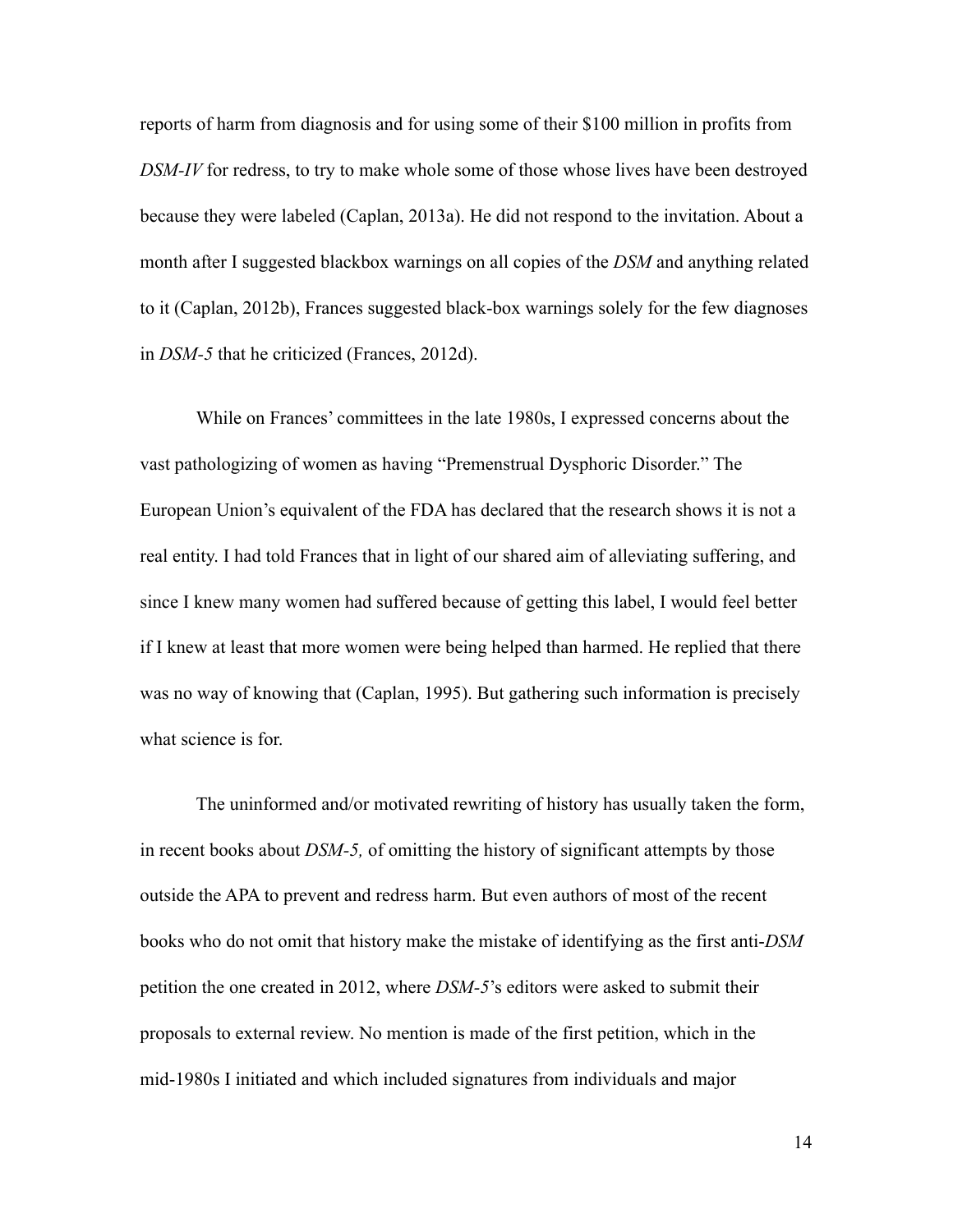organizations representing more than six million people and which had little effect on the actions of Robert Spitzer and the other editors who prepared *DSM-III-R* (Caplan, 1995). I watched excitement grow as the 2012 petition was signed by 12,000 or so people and many organizations; but I felt sad about all the energy going into that new petition and about the hope that it would bring a truly external review by research methodology experts who had no stake in what would go into the manual, because over decades I had seen that *DSM* leaders always claim to have brought in huge numbers of outside consultants, as they ignore input that fails to suit them. As expected, the *DSM-5* editors ultimately replied to the 2012 petitioners that they have external reviewers. Disappearance from history of the earlier petition was damaging, because energy put into the recent one could more productively have gone into taking action more likely to be productive, since it has long been clear that change from within APA would not happen, and false hopes would not have been aroused.

I organized the filing of nine complaints with the APA's Ethics Committee (Caplan, 2012a, 2012b). The complaints were from people harmed by diagnosis, and the respondents they named were the heads of the *DSM-IV* and every one of its Presidents and Trustees from 1988 — when preparation of *DSM-IV* began — to the present. With one exception, every president had either publicly said nothing about psychiatric diagnosis or had baldly lied about its reliability and/or validity<sup>9</sup>. Had any of them publicized the truth, therapists would have acted differently, patients would have been

 $9$  This is documented in the complaints, and a copy of my own is available on request.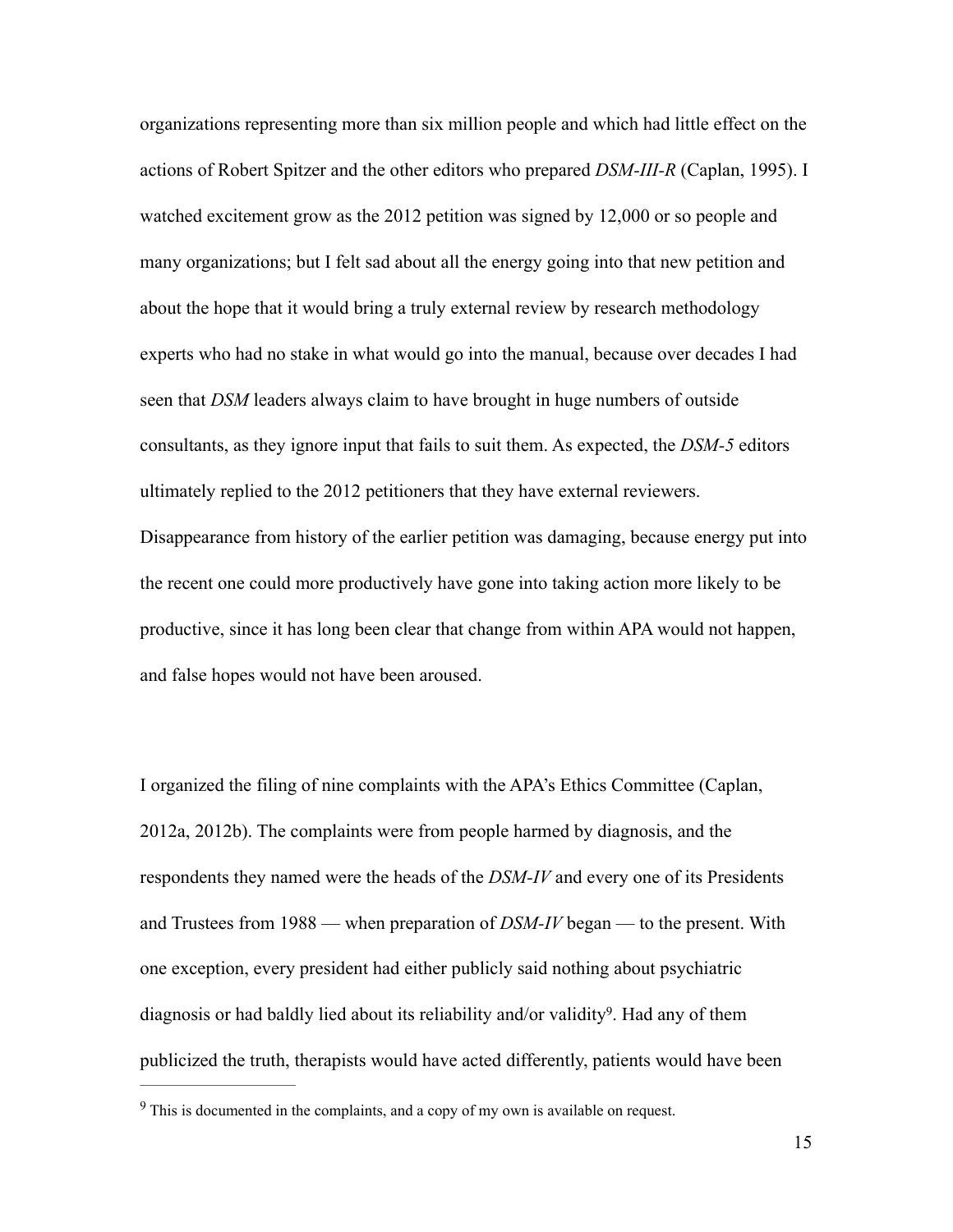better-informed, and the public would have had fair warning about at least some dangers of being diagnosed. The APA dismissed the complaints on spurious grounds, with no attention to their merits, and refused to disclose the names of the members of the Ethics Committee who made those decisions (Caplan, 2012b).

We have now filed complaints with the Office of Civil Rights of the Department of Health and Human Services, the agency where some regulation of diagnosis ought to be done. We argued that civil rights violations occurred pursuant to the Americans with Disabilities Act, according to which it is discriminatory to treat someone as disabled when they are not. The complainants had been variously grief-stricken, frightened, and despondent due to losses and attacks that would understandably cause severe upset which should not be called mental illness, but they had been psychiatrically labeled, thus treated as disabled although they were not, and they had suffered losses and damage as a result. Their losses and damage ranged widely, from plummeting self-confidence to loss of employment and scholarship money to interruption of their education to loss of custody of a child to harm due to psychiatric drugs, the latter including the death of a complainant's loved one from the drugs' effects. The OCR of HHS summarily dismissed them all, we asked for reconsideration, and that is in process.

We have also filed complaints with the Federal Trade Commission, because the *DSM* is a product sold across state lines, falsely advertised, and causing harm. We await the outcome of these complaints.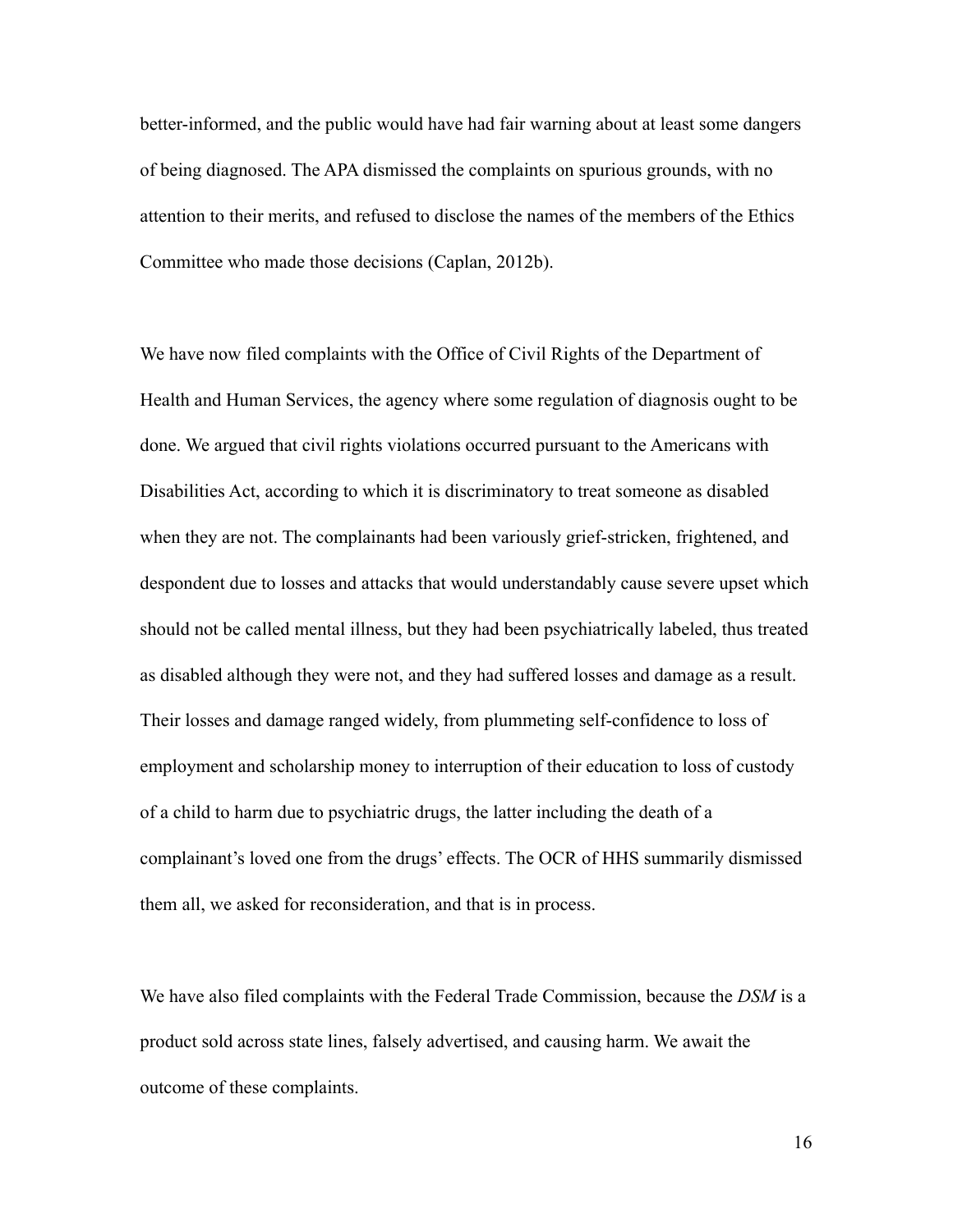## **False Claims to be Transparent: Lies, Deception, and Both Sides of the Mouth**

*DSM-III-R* editor Spitzer (2009) criticized the *DSM-5* editors for following insufficiently transparent procedures, a claim Frances then made repeatedly, contrasting the *DSM-5* procedures with the transparent ones he claimed to have used for the *DSM-IV* (Frances, 2013, xvii, 70; Frances, 2012b). The editors of *DSM-5* proclaimed their work transparent to an unprecedented degree, because they publicly posted drafts online, where anyone could comment, and they said they read every comment. What they did not say, and what such journalists as the writer of a *Scientific American* article (Jabr, 2012) who described the commenting process failed to address, was that they were no more required than the editors of previous editions to make changes based on legitimate critiques.

One striking example of false portrayal about transparency (there are many) concerns *DSM-III-R,* -*IV,* and -*5* and illustrates the pervasive and longstanding pattern of deception in the manual's history.<sup>10</sup> In the mid-1980s, Spitzer proposed adding "Premenstrual Dysphoric Disorder" (PMDD) to *DSM-III-R*, but after massive opposition expressed in that first petition (Caplan, 1995), he announced that he would create an appendix – the *DSM-III-R* Appendix A -- for categories requiring further study, to contrast with the allegedly scientifically-supported categories in the main text. His public pronouncements failed to reveal that it would also be listed in the main text (under Mood Disorders Not Otherwise Specified), and there was no warning in the appendix against applying the

 $10$  Unpublished 2012 complaint by Paula Joan Caplan, op cit.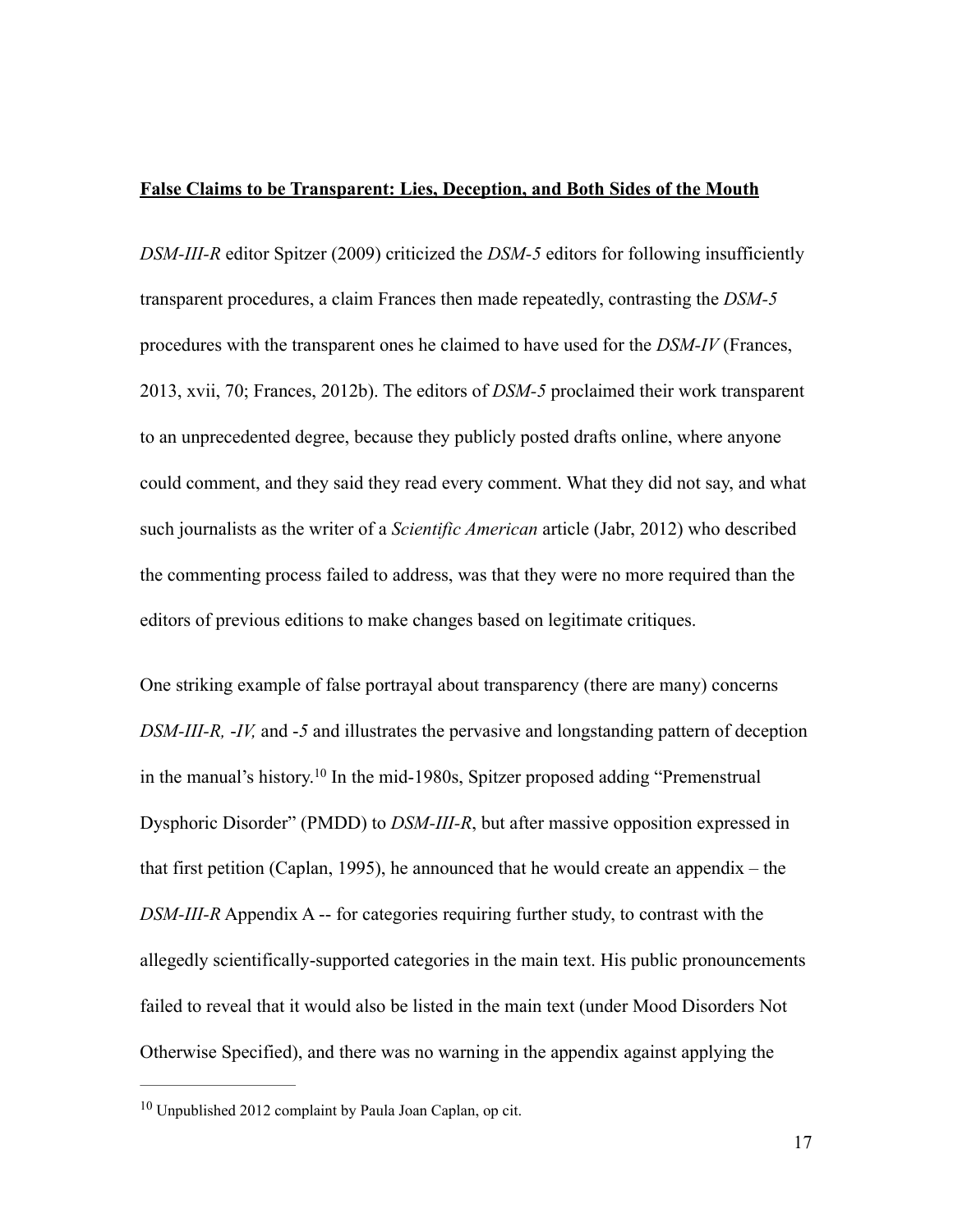label to patients. For *DSM-IV,* Frances had named me a consultant to the PMDD work group, so I saw the review of research that was written by the regular PMDD committee members (all or most of whom received Pharma funding for research on drugs they wanted to market for PMDD: See Caplan, 1995, and Cosgrove et al., 2006, for some of these details). Their review included hundreds of studies, most of which they concluded were unrelated to the question of whether there was a premenstrual mental illness (in contrast to, say, bloating or breast tenderness). They accurately described the few relevant studies as preliminary and filled with methodological errors (Caplan, 1995). One might have expected the committee to recommend removal of PMDD from the manual, especially given that Frances claimed that for *DSM-IV* prolonged disagreements about data for a category "meant that the scientific literature was too sparse or ambiguous to support change" (2013, 71). But the committee told Frances they could not reach consensus about what to do, and he appointed two other people to make the decision. When I asked who those two people were, he refused to tell me, saying if he did, they would be "deluged with questions" (Caplan, 1995). Many journalists apparently asked who they were, and when he finally announced their names, it was evident that neither had expertise about premenstrual matters: one was Nancy Andreasen, a longtime *DSM* insider and colleague of Spitzer (Spitzer had created the category), and the other, A. John Rush, conducted Pharma-funded research about depression. When *DSM-IV* was published, Spitzer announced on "The Today Show" that PMDD would only continue to be in the provisional appendix, but in fact it was also in the main text, switched to the Depression section (Depressive Disorder Not Otherwise Specified). Kirk et al. say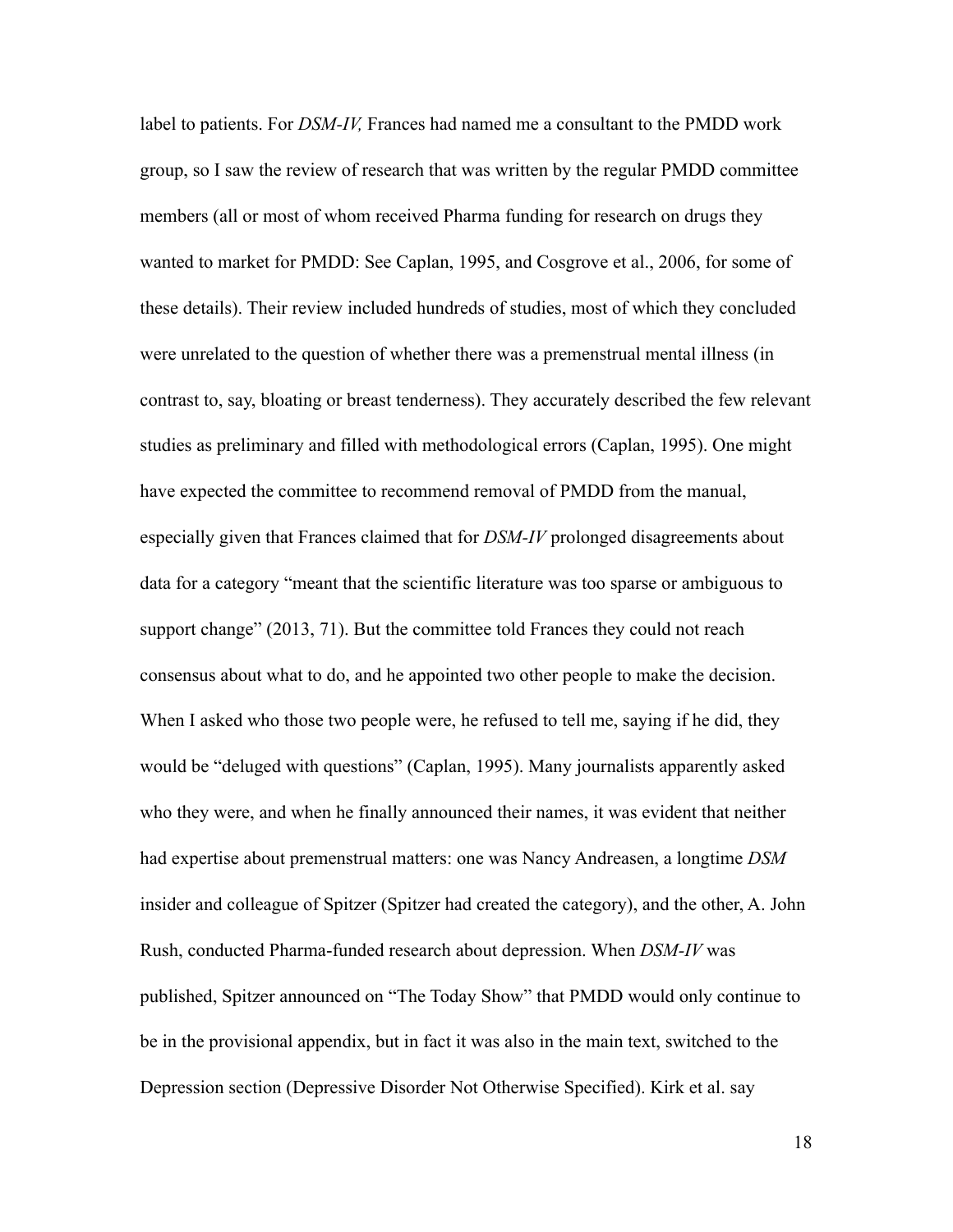Frances worried about "embarrassing post-publication surprises" (2013, 188) in *DSM-5,*  as if there had been none in previous editions, but as illustrated, he and Spitzer had their shares. Continuing the tradition of deception, in perhaps the first major advertisement for *DSM-5*, one of the specific selling points was that PMDD was going into the manual for the first time. The lies are multi-generational.

Frances claims that financial interest compromised no decisions for *DSM-IV*, yet the choice to list PMDD under depression reeks of financial interest. A primary PMDD work group member for *DSM-IV* accompanied an Eli Lilly representative to a meeting with the Food and Drug Administration to convince them to approve Prozac to treat PMDD (which had never been shown to be a valid entity: Caplan, 2005), garnering Lilly enormous profits. Cosgrove, Krimsky, and their colleagues tallied the huge numbers of *DSM-IV* task force members with financial ties to drug companies (2006).

Another example of deceitfulness was that the *DSM-IV* task force announced that Selfdefeating Personality Disorder would not go in their edition because the science did not warrant its inclusion (Caplan, 1995). Years later, a colleague doing research in the *DSM* archives came across an internal memo from an executive of an APA district branch revealing that the decision had been political.<sup>11</sup>

Kirk et al. (2013) correctly report that in work on *DSM-5,* to avoid conflicts of interest, all task force members had to disclose financial ties to Pharma, and that no such

<sup>&</sup>lt;sup>11</sup> The memo is in my *DSM* archives, which are located at Radcliffe's Schlesinger Institute, Harvard University.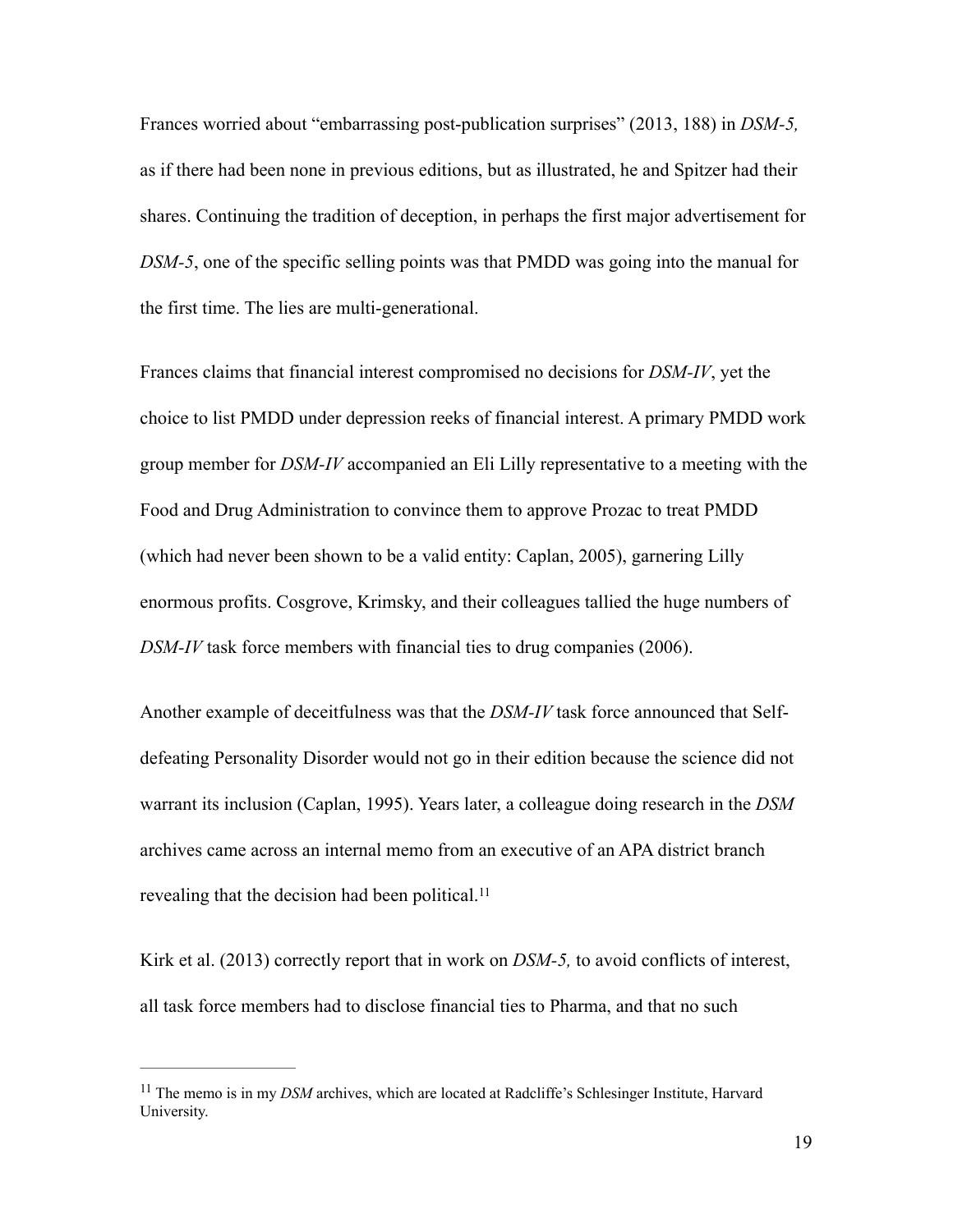disclosure was required for previous editions. But that does not mean there were no such conflicts in previous editions or that the disclosures required for *DSM-5* were effective. I have some direct experience with this for *DSM-5*. Asked to write a magazine article about what was in store for PMDD in the fifth edition (Caplan, 2008), I emailed Dr. Jan Fawcett, head of the mood disorders work group, saying I was a psychologist writing a magazine article about PMDD. In our phone interview, he mentioned the muchpublicized announcement that anyone on a *DSM-5* committee would be required to divest themselves of drug company money. But he spontaneously revealed that that divestment was only required while they were on the committee, and they could even receive up to \$10,000 a year from Pharma during those years. He disclosed other worrying information as well. I turned in my article, and a magazine staffer called to say that in her factchecking conversation with Fawcett, he claimed that I had failed to disclose to him that I was writing an article for a magazine, and he had thought he had been having a casual talk with a colleague. I resent him my first email message.

Frankly unethical is that, despite attacking others for lack of transparency, Frances takes it upon himself to decide which truths to conceal from the public, allegedly for their own good, because Frances and his colleagues know best: "sometimes we need a noble lie" (Greenberg, 2013, 156). He told Greenberg that he did not want to reveal all of the "Wizard of Oz stuff" (156), a striking statement, given that in 1991 I referred to him as the *DSM* Wizard because of the history of deception (Caplan, 1991).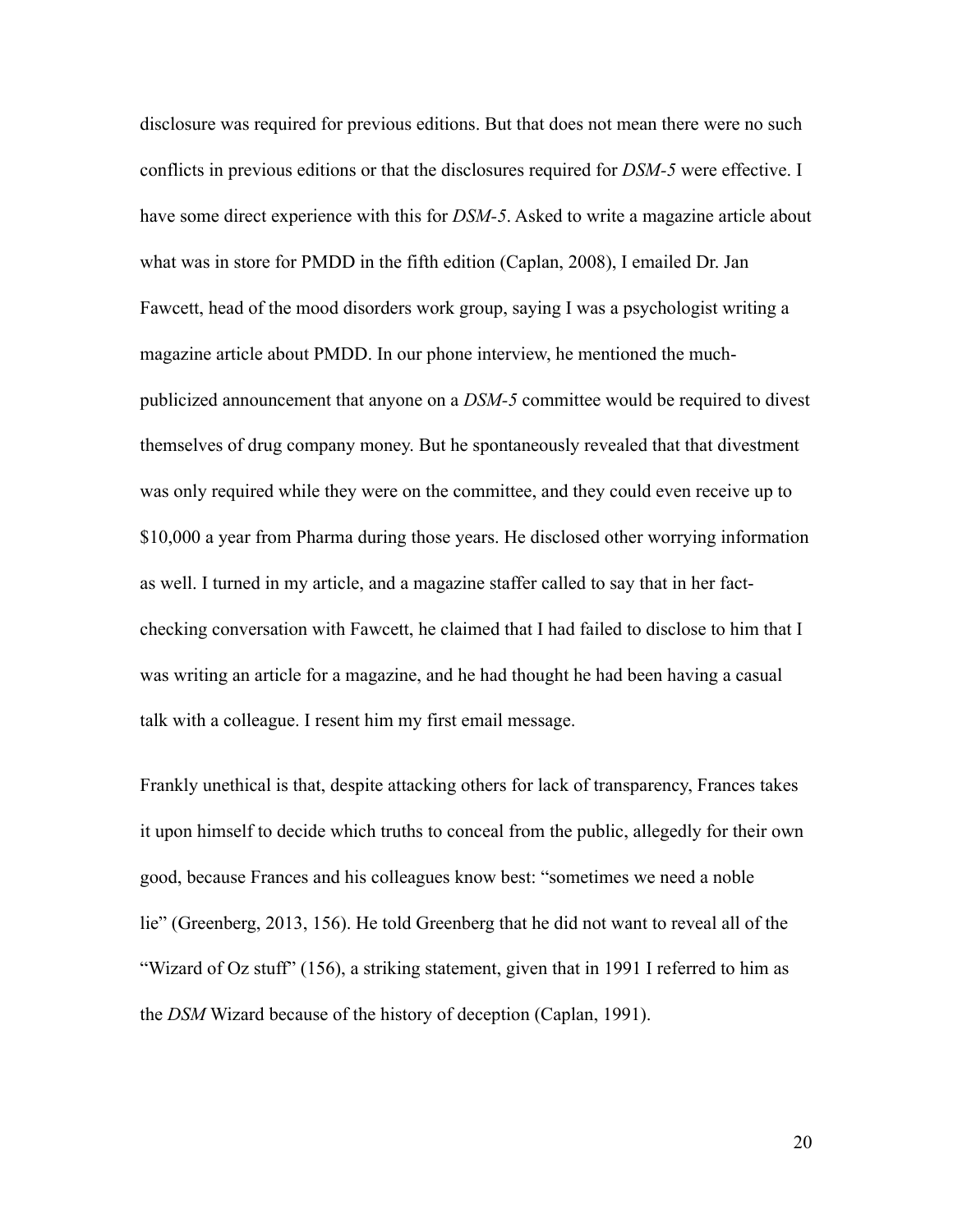The most notorious example of blatant falsehood related to the *DSM* is Greenberg's publication of Frances's statement that psychiatric diagnosis "is bullshit" (2013, 278),<sup>12</sup> which starkly conflicted with his multitude of assertions that his work on diagnosis had been scientific. Frances responded by accusing Greenberg of being "Paula Caplan in drag" (278), and my amusement on learning of that preceded the realization that he was equating Greenberg with me as tellers of the truth about him.

## **The Bereavement Hoax**

According to the Centers for Disease Control, nearly 2 1/2 million Americans died during the most recent year for which statistics are available. Using a conservative estimate that four people are seriously affected by each death, at least 10 million Americans are bereaved each year. Add the figures for the dozens of countries where the *DSM* is sold, and it is not surprising that the proposal to call bereavement a mental illness provoked perhaps the greatest outcry of any *DSM-5* proposal.<sup>13</sup> Frances (2010) warned that once the new edition appeared, the bereaved would be called disordered, saying with ingenious

<sup>&</sup>lt;sup>12</sup> There are many other examples, albeit less dramatic ones, of statements conflicting directly with his claims about the scientific process he followed, including but not limited to Frances, 2013, 21, 73.

 $^{13}$  By March, 2013, the public was up in arms: A google search turned up more than 10,000 items about this subject.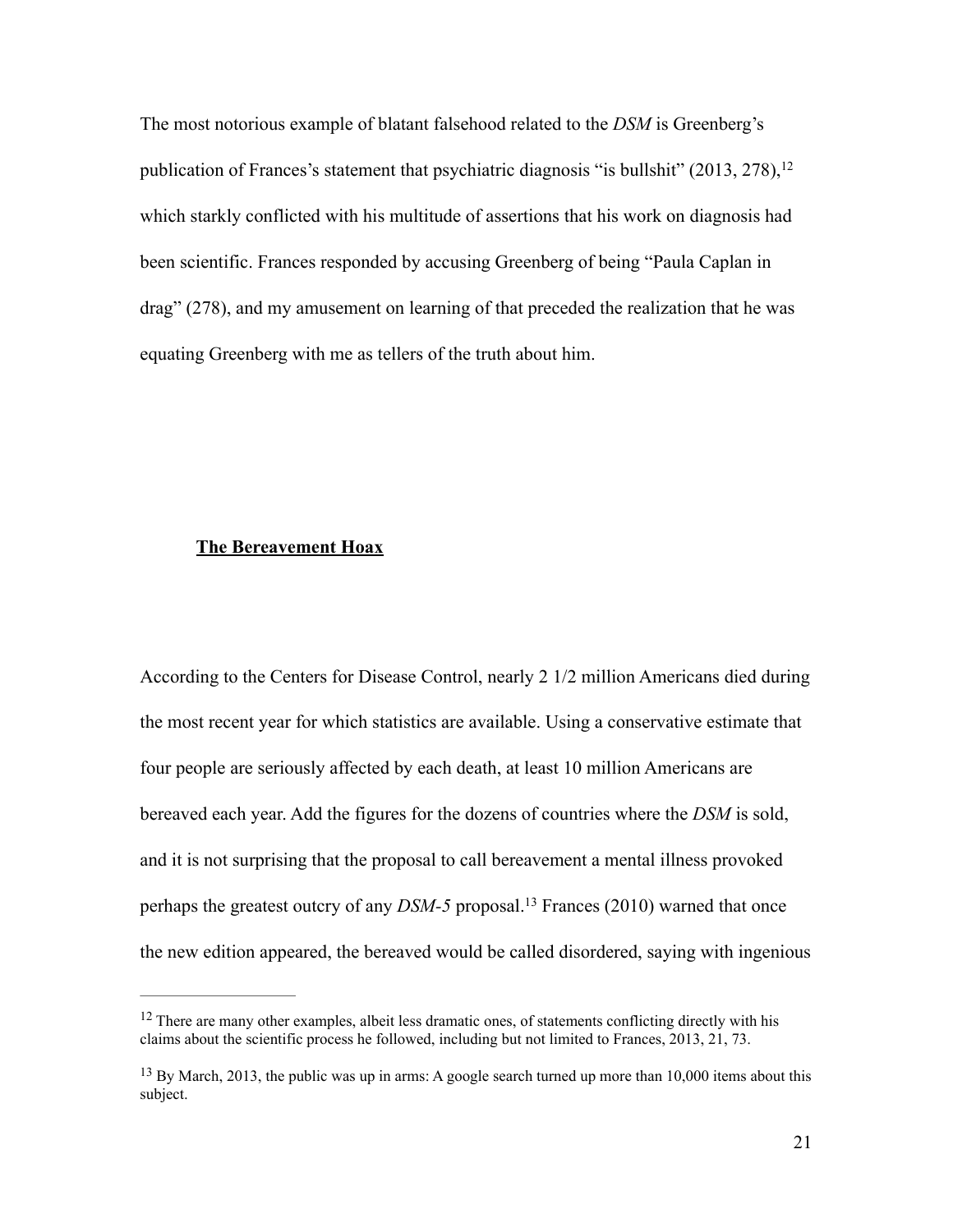wording that the "bereavement exclusion" would be "eliminated" from the new manual, *as though the bereaved had been safe during the reign since 1994 of DSM-IV.* This elicited the fury of many bereaved people, including some from the website of parental grief expert Joanne Cacciatore (http://missfoundation.org/). Frances's implicit message was that in *DSM-IV*, therapists were instructed *not* to diagnose grief as mental illness.

I.F. Stone would have done what apparently no journalist, academic, therapist, or bereaved person did: he would have checked the verity of the claim about *DSM-IV*. He would have found this: Anyone reading the entire listing for Major Depressive Episode (MDE) – something almost no one ever does – would be hard-pressed even to find mention of bereavement, for one must plow through four pages of dense text to find the first time that bereavement is mentioned. It begins with the statement that MDE should not be diagnosed if someone has been bereaved within the past two months. That is alarming, because bereavement does not end or, often, even diminish much after sixty days, nor should we expect it to. But it gets worse: The statement about the two-month leeway does not end the sentence; it is followed by a comma and the following words: "*unless they are associated with marked functional impairment or include morbid preoccupation with worthlessness, suicidal ideation, psychotic symptoms, or psychomotor retardation*" (p.352 of *DSM-IV-TR*, italics added). Note especially the word "or" throughout the foregoing. *One need meet only a single criterion in that list to qualify for MDE even as soon as the first day of bereavement.* Who in their right mind would call that a bereavement exclusion? Furthermore, in the MDE listing in *DSM-IV* the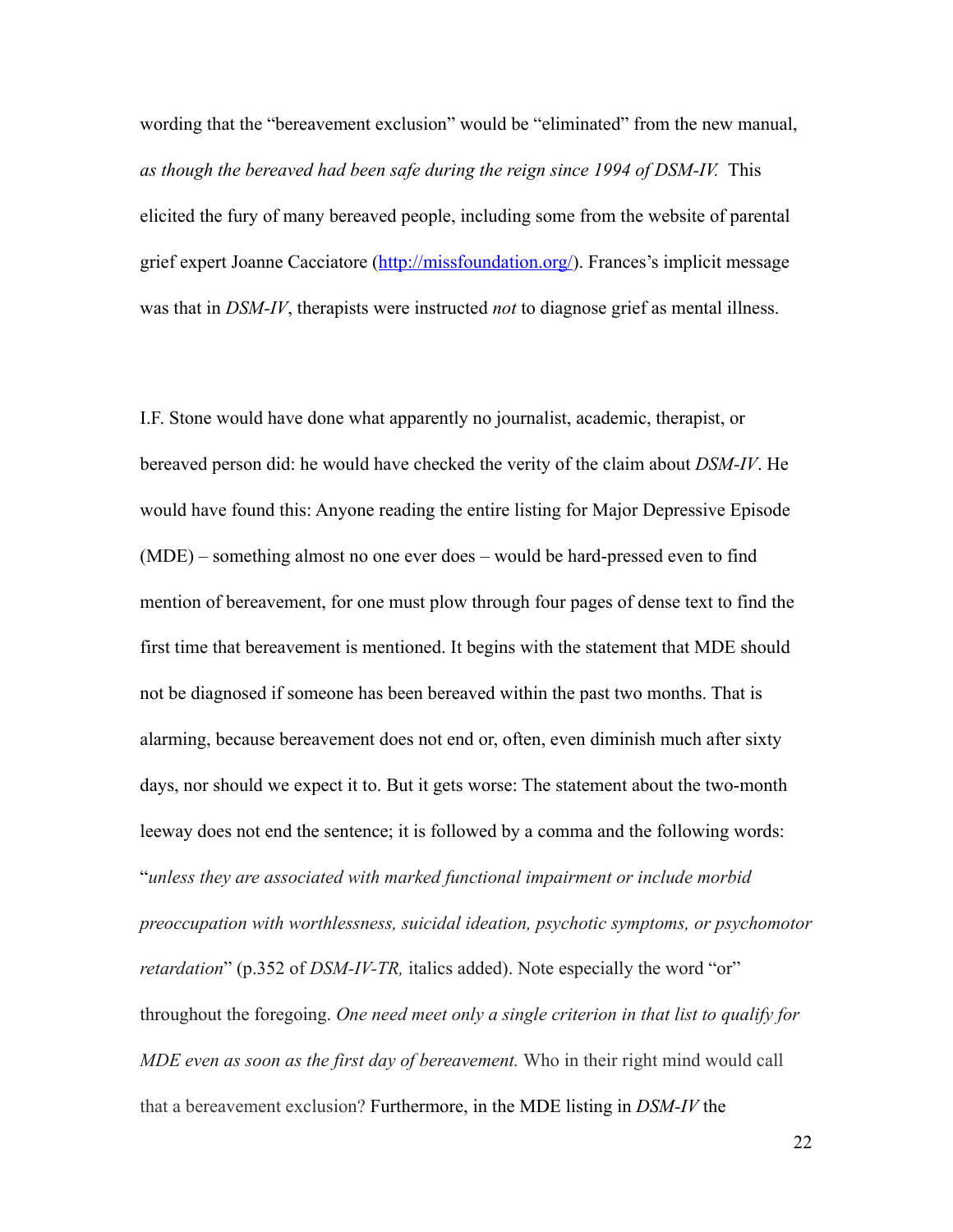differential diagnosis section includes no mention at all of bereavement and certainly no bereavement exclusion. As Horwitz and Wakefield wrote in their book, *The Loss of*  Sadness: How Psychiatry Transformed Normal Sorrow Into Depressive Disorder, "a strange case of two 'wrongs' seemingly making a 'right': The *DSM* provides flawed criteria that do not adequately distinguish disorder from nondisorder; the clinician, *who cannot be faulted for applying officially sanctioned DSM criteria* [my italics], knowingly or unknowingly misclassifies some normal individuals as disordered" (Horwitz  $\&$ Wakefield,  $2007$ , p. 214).<sup>14</sup> I disagree that the clinician cannot be faulted for the reason they state, because every clinician should be required *not* to accept uncritically whatever a lobby group produces. It would surely be unacceptable for an oncologist, for instance, to diagnose someone with "Cancer Q," an allegedly newly discovered cancer announced by a lobby group or drug company, unless that oncologist has *read and thought critically about the research put forward to support the claim that a new cancer – and/or treatment for it – has been discovered.*

Some of Cacciatore's followers told me, and I have heard from individuals beginning in 1994, that *DSM-IV* has been used to classify bereavement immediately as mental disorder (MDE). Probably everyone reading this knows someone whose normal grief was diagnosed as MDE and who was likely medicated as a result. Lacasse and Cacciatore (2013) documented the psychiatric drugging of bereaved parents during the time of *DSM-*

 $14$  In spite of this perceptive description, Wakefield more recently co-authored a paper with one of the *DSM-IV* editors, in which they mistakenly described *DSM-IV* as having had a bereavement exclusion, part of their argument about what they presented as the *DSM-5* editors' alleged elimination of the exclusion that they claimed was present in *IV* (Wakefield & First, 2012).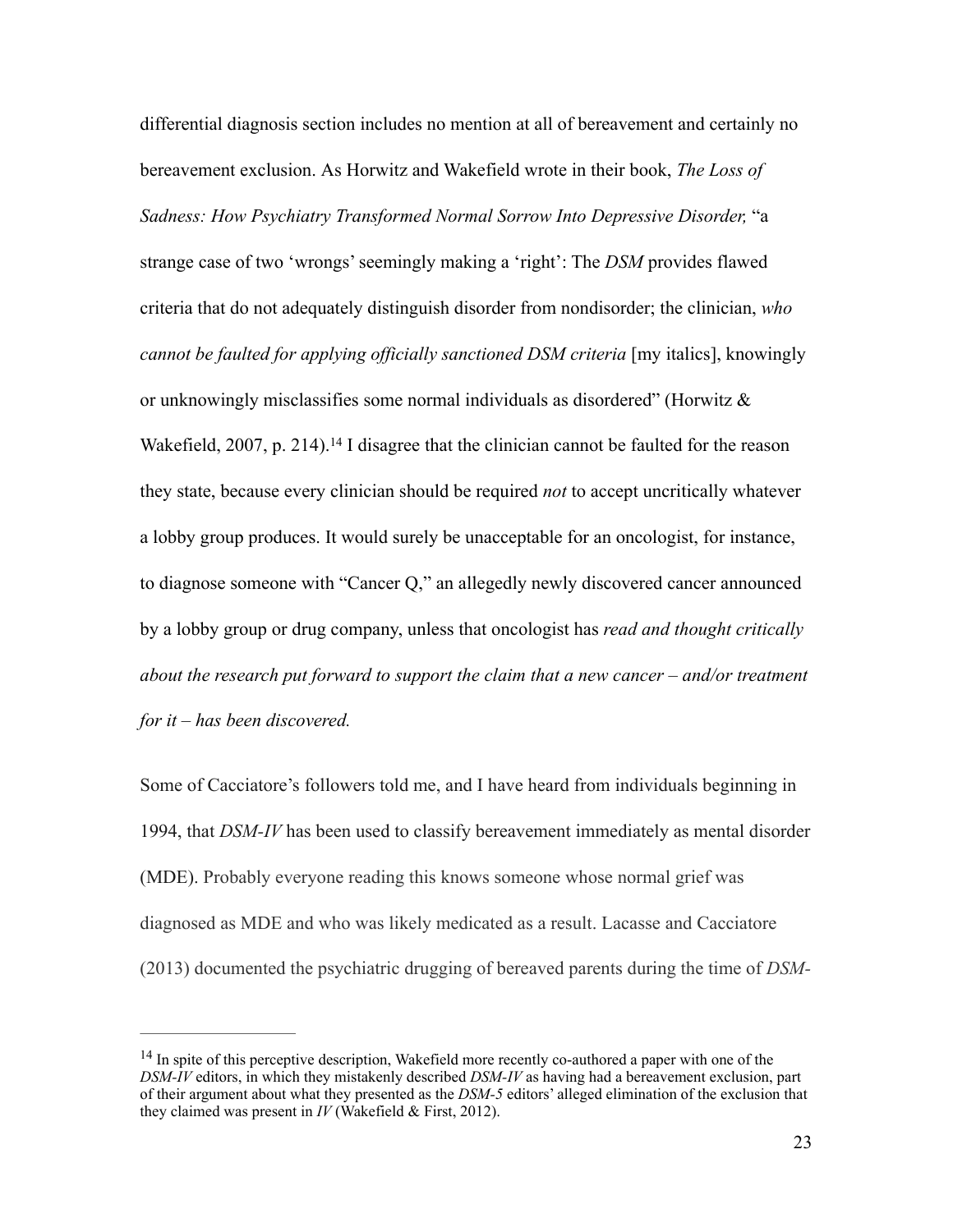*IV*, even on the first day of their child's death, a clear sign of the longstanding medicalizing of grief.

Here's another fact: The *DSM-5* allows a bereaved person two weeks before they qualify for MDE, an appallingly brief time but two weeks longer than *DSM-IV* allowed. The new version is also better (everything is relative), because to qualify for MDE if you are bereaved, you have to have at least five of the symptoms they list rather than just the one required in *DSM-IV*.

I told BBC radio producer Gemma Newby about the Bereavement Hoax, citing page numbers and all, shortly before the new edition appeared. However, when her segment aired – and it remained on the BBC website only a few days afterward<sup>15</sup>-- it was based on the false notion that there had been a bereavement exclusion in *DSM-IV*, and it valorized Frances for warning of the allegedly far worse listing to come. As Davies (2013) and others note, *Lancet* and the *New England Journal of Medicine* published railleries against what they called elimination of the bereavement (so much for factchecking by editors of respected medical journals), and the hoax is perpetuated in recent books about psychiatric diagnosis whose authors otherwise include a great deal of excellent material about other categories and the whole process (Davies, 2013; Greenberg, 2013; Kirk et al., 2013).

<sup>&</sup>lt;sup>15</sup> http://www.bbc.co.uk/programmes/b01rl1q8 was the URL while the broadcast remained posted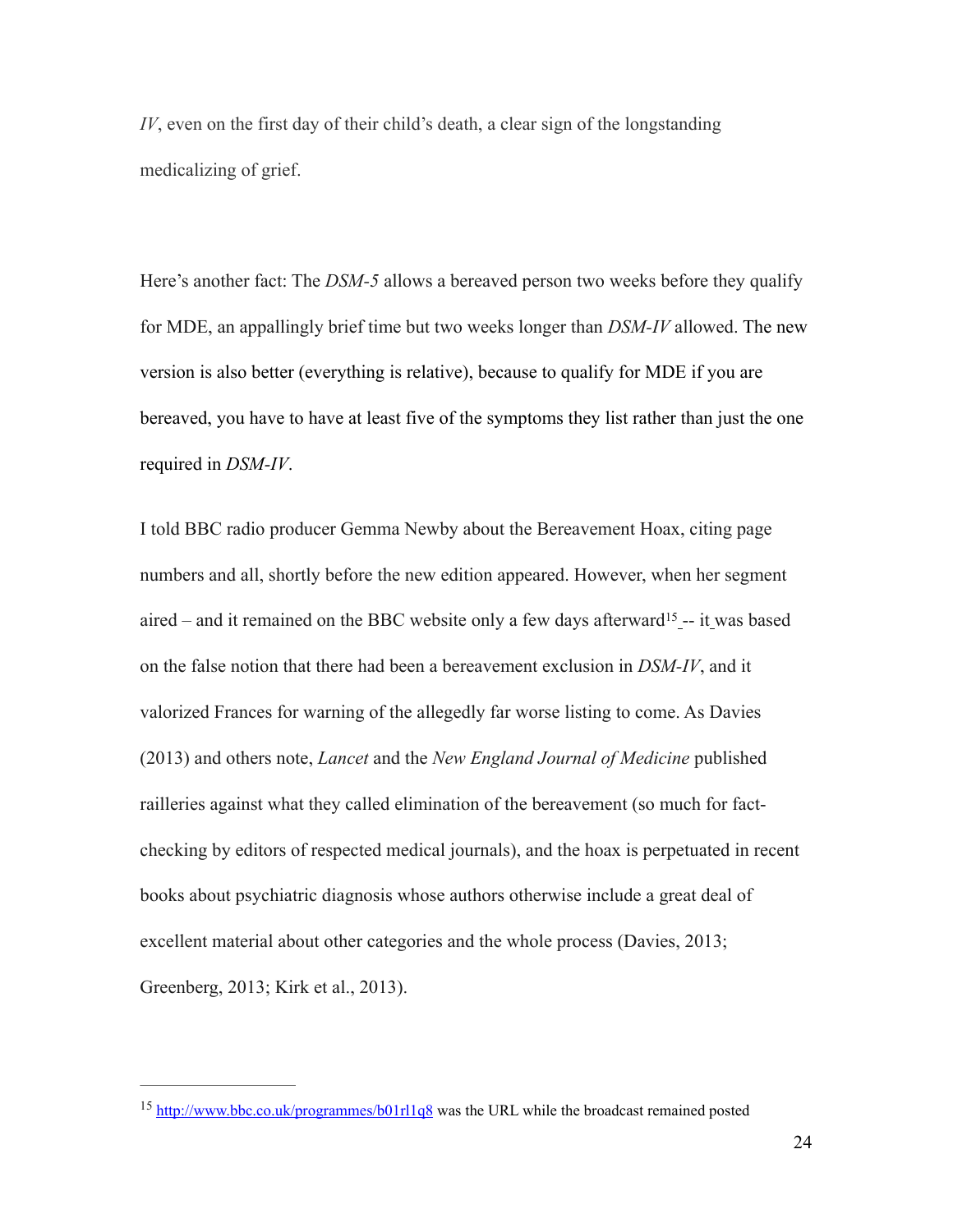Similar misrepresentations of other labels from *IV* were rampant, but space limitations necessitate limiting the discussion here to this one.

## **Use of Language to Rewrite History**

As I learned when assessing media reports of *DSM-IV* debates (Caplan, 1995), and as noted above, journalistic as well as professional and academic writers use linguistic signposts to validate or disparage the credibility of their sources. For example, critics of diagnosis may be branded as "anti-psychiatry" (Frances, 2013, 243; Greenberg, 2013,  $278^{16}$ ), just as critics of government policy may be called "anti-American." By this means, responsible and legitimate questioners of diagnostic validity are cast as opponents of the entire project of psychiatry and its practitioners, hence cranks or reactionaries unworthy of attention.

"Anti-psychiatry," like "anti-American," treats every particularized criticism as a universal condemnation in order to discredit the critic. The label falsely suggests that raising legitimate questions is equivalent to delegitimizing the work of all psychiatrists. Furthermore, this characterization signals that the debate is only about psychiatry, when in fact the diagnosis of mental disorders governs the daily work of psychologists, social workers, counselors, marriage and family therapists, and even some clergy. The term

 $16$  Greenberg (2013, 278) compellingly describes Frances's technique of branding those who raise legitimate questions and concerns about his work as "anti-psychiatry," but elsewhere in his book, Greenberg applies the term "anti-psychiatry" to some who in fact take care to say that some individual psychiatrists do fine work.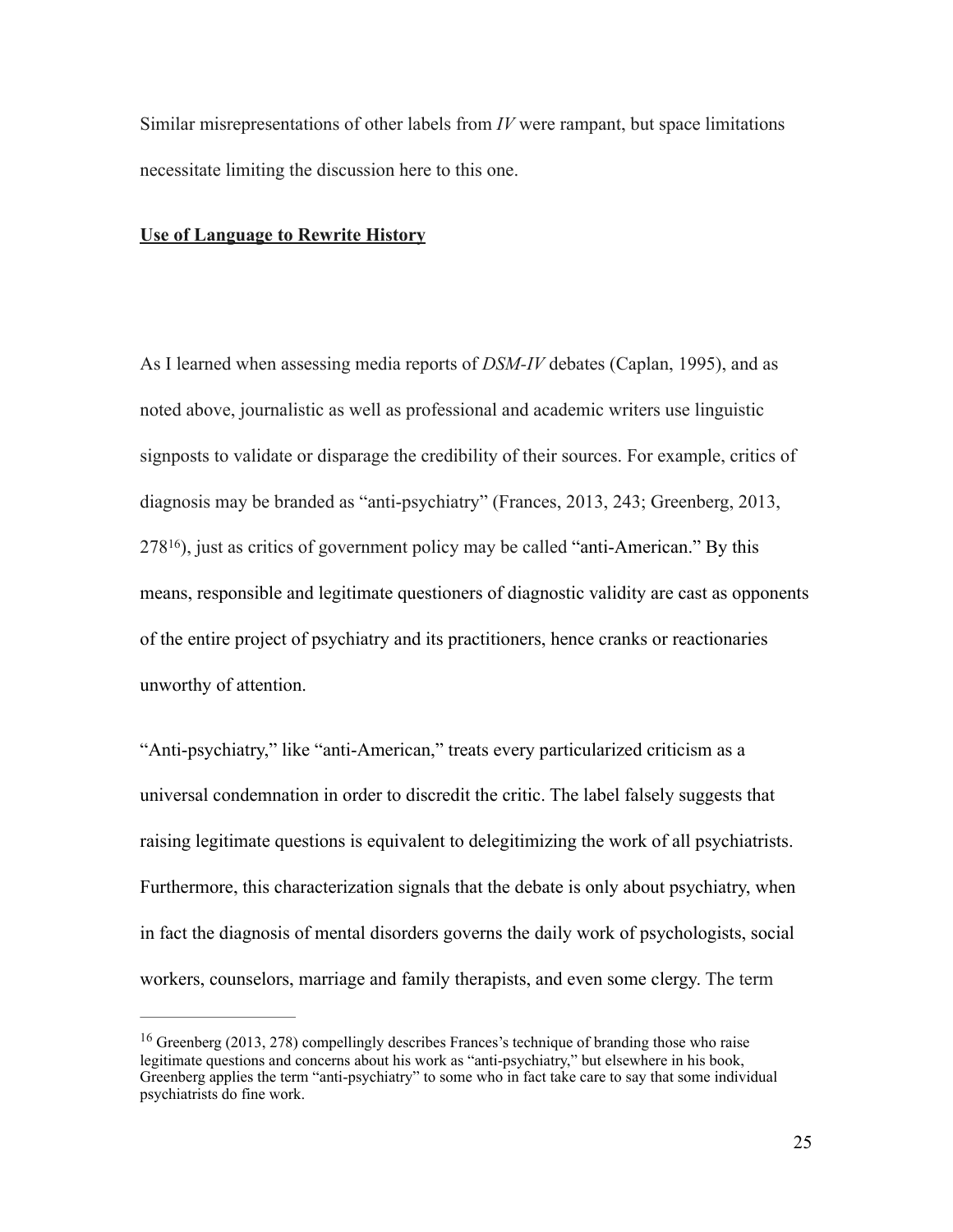portrays advocates and critics as primarily opposed to some people rather than concerned about helping those who have been or will be harmed.

Public attention is thereby diverted from the vast and real harms done by diagnostic labeling within these non-psychiatric professions as well as health insurance and government services (Medicare, Medicaid, the armed forces, and the VA cover mental health care only for those having official *DSM* diagnoses).

Language also signals how the reader should evaluate the scientific respectability of leading figures such as Frances. Discussing why Frances was chosen to head *DSM-IV*, one author reported that he was "believed to have the credentials" (rather than that he *had* the credentials: Davies, 2013, 46), while others attributed the selection partly to Frances' being "an expert on personality disorders" (Kirk et al., 2013, 175). The latter illustrates how easy it is for even trenchant critics of psychiatric diagnosis to write as though (1) there existed clearly identifiable, scientifically-established conditions properly called personality disorders, and (2) that it is possible somehow to be an expert on a subject whose very existence is in question.

Motivation, too, is easily attributed, praised or blamed by simple selection of a term of praise over a more neutral one. Kirk et al. (2013, 185) call Frances's sudden acknowledgement of the "three false epidemics" to which his edition had given rise – "autistic disorder, ADHD, and bipolar disorder" – "an astounding mea culpa." Certainly it was astounding that Frances's first acknowledgement of the harms done by these "false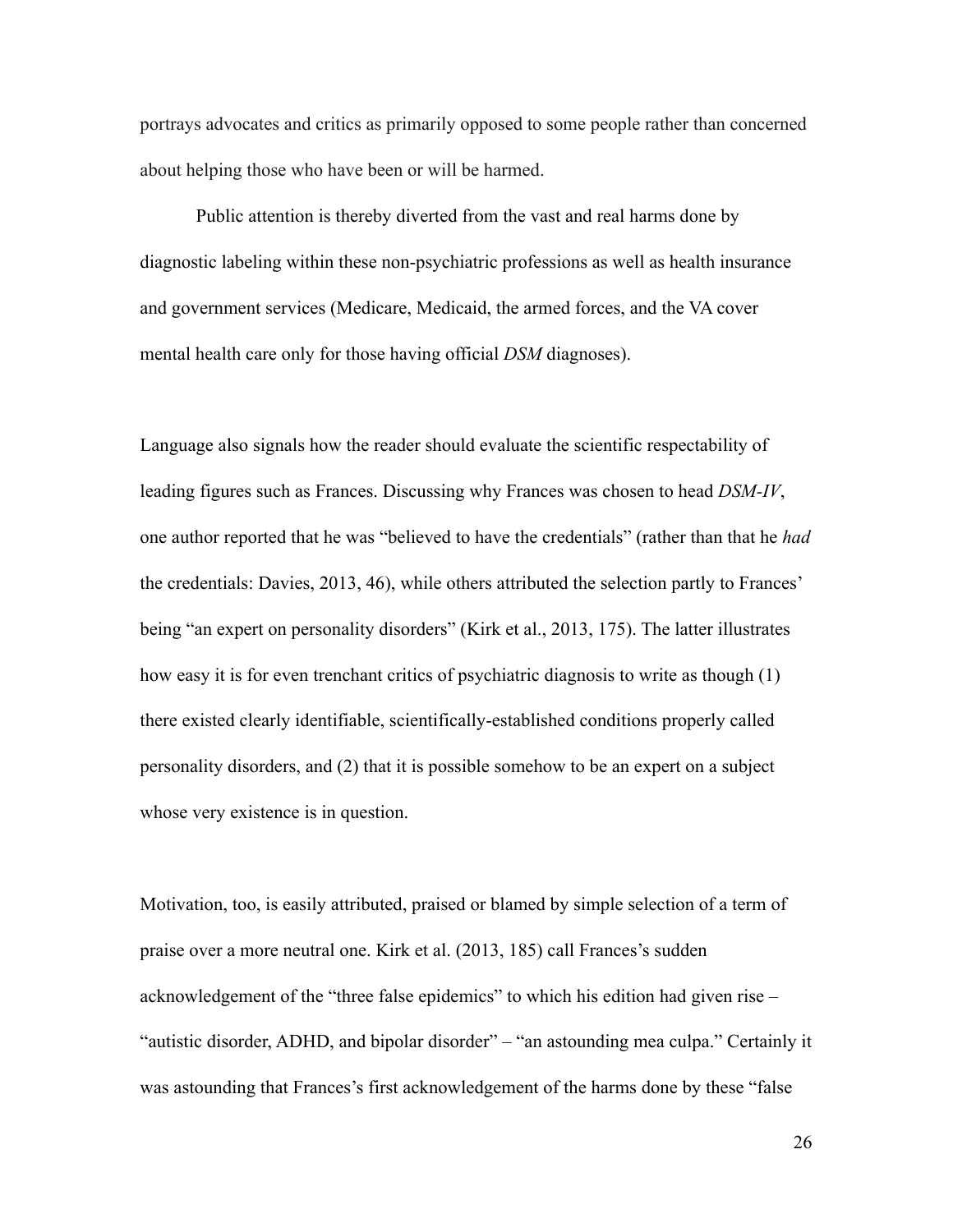epidemics" came only at the end of the two-decade reign of his edition. However, the authors neglect to report that Frances blamed the "epidemics" entirely on persons and factors other than himself and his colleagues, who "had not foreseen" these consequences.

Greenberg (2013) is in fact wonderfully candid at many points in describing his own views and motives over the course of his years of writing about diagnosis and his longstanding, complicated relationship with Frances. Yet after a fascinating account of Frances time after time saying one thing publicly and the opposite in private, he twice describes Frances as "honest." And despite Greenberg's having confided Frances's "bullshit" statement to the world at large, and having heard him make many similar, though more decorously-worded, statements about diagnosis over the years, at some points he portrays Frances as caring about scientific standards, quoting him as having, in essence, recovered from what Frances himself described as his earlier arrogance (47).

One author describes Frances's concerns about a particular diagnosis as based on scientific standards ("Frances thought it was poorly conceived and had little empirical support") and contrasts it with the basis for the concerns of a critic (PJC) who had drawn Frances's attention to problems with that diagnosis, alleging that the latter's concern was solely that the diagnosis was "just plain sexist" (2013, 237). That seriously minimizes the scope of the latter's concerns, which were about the lack of empirical support and the potential for causing harm. Because many people believe (mistakenly) that sexism has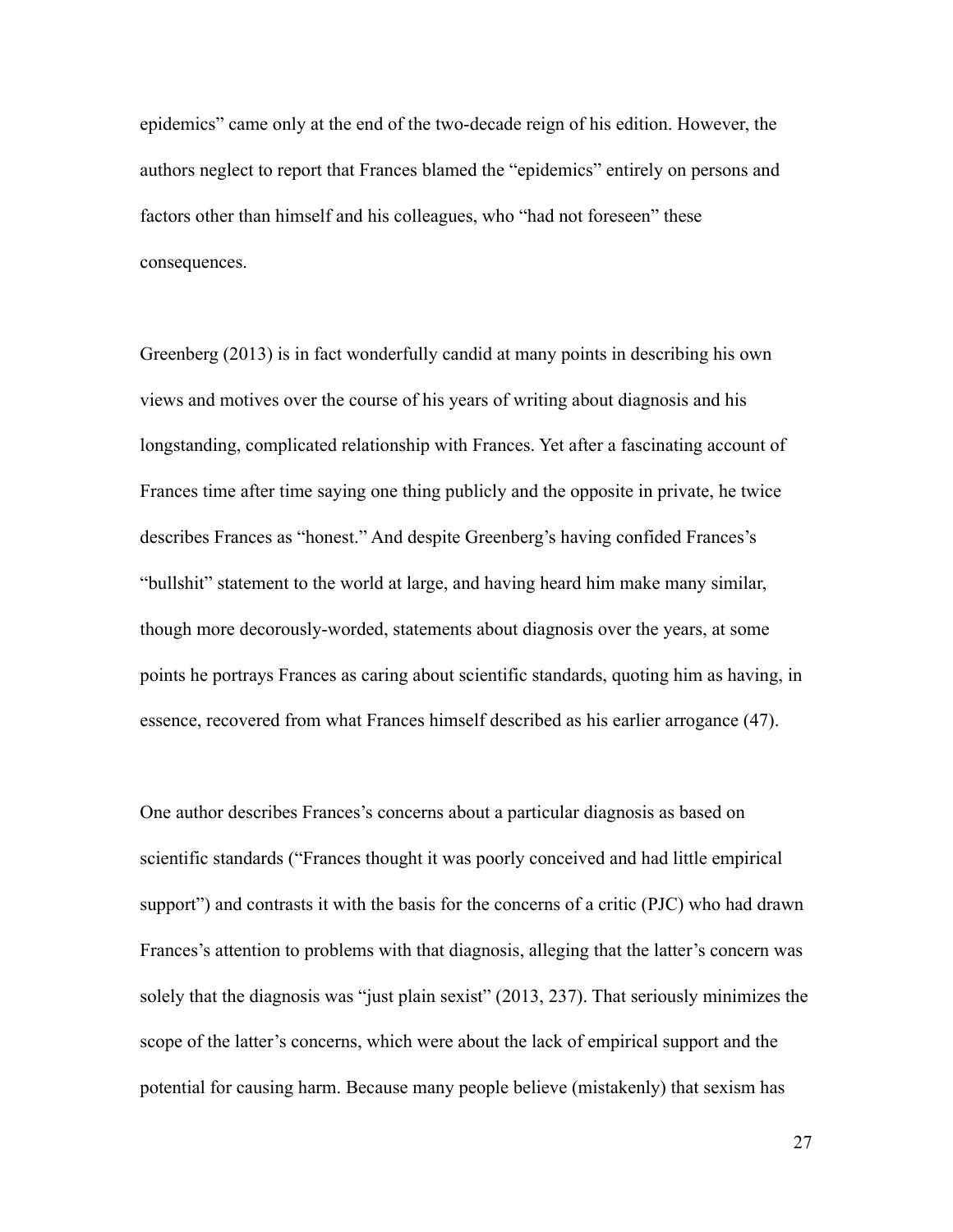ceased to exist, to cite this as the only ground of a person's concern is to dismiss that person as frivolous and lacking credibility.

A few more examples of the effects of word choice in the rewriting of this history are instructive. Writing about similar sequences of events, one writer (Davies, 2013) describes a questioner/advocate as speaking "energetically" (26), having "convincingly argued" (27) and "extensively assessed the evidence" (25), and goes on to describe the details of that person's scientific critique. Another writer (Greenberg, 2013) describes the same person as simply having "tormented" Frances, neglecting to mention her detailed scientific critique and proofs of harm, meanwhile accusing that person of having submitted her own proposal for a new diagnosis as a result of being "inflamed" rather informed (237). The repeated use of words ascribing overemotionality to female professionals is an old but persistent practice that neatly shifts attention from the substance of her work to its supposed psychosexual origins.

# **Conclusion**

If you have enough power, you can rewrite history, and if you are lucky, no one will correct the record. The *DSM-IV* leaders who led the charge against *DSM-5* have been hailed as white knights. "How brave of them to warn us of the upcoming dangers!" people have said, although all of the knights' criticisms of *DSM-5* had been made for decades about their own editions and been ignored or even denied at the time. As I have written: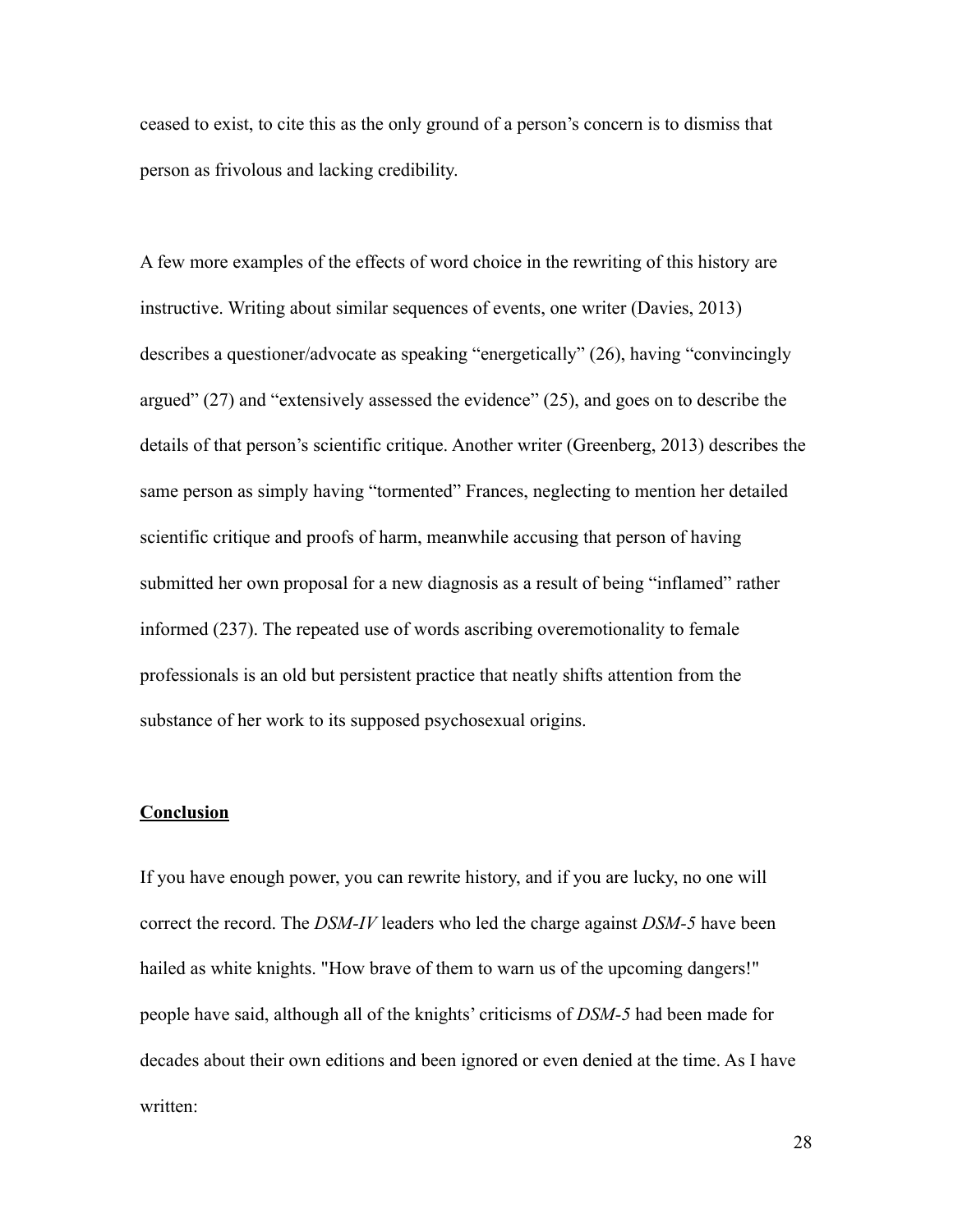Those responsible for causing harm to others ought to be held accountable, and it is alarming when such people take it upon themselves to rewrite history to cover up their role in causing harm. I am as quick to repudiate much of what the DSM-5 heads have done as what editors of previous editions have done; but the virulent attacks by Spitzer and especially Frances on the DSM-5 heads has been wildly successful in taking the attention of the public and professionals away from the harm they themselves caused. Spitzer and even more, Frances, oversaw the ballooning of numbers of diagnoses in DSM-III, III-R, IV, and IV-TR and thus of people classified as mentally ill on a scale far beyond anything anyone else had ever done. (Caplan, 2013a, 386).

The mountain of writings and broadcasts about the *DSM-5* debate has centered on roughly only a dozen of the hundreds of categories (Caplan, 2013a; Davies, 2013; Frances, 2013; Greenberg, 2013; Kirk et al., 2013). Left unmentioned in Frances's and others' critiques of those categories is the fundamental question of the very need for a manual of psychiatric diagnosis. The current debate largely proceeds as though the basic approach, creation, and marketing-as-scientific of an arbitrary and idiosyncratic classification of the varieties of human suffering had been proven reliable, valid, beneficial, and harmless. In this connection, Greenberg accurately wrote: "Without a single mental disorder that meets the scientific demands of the day, let alone enough of them to make the *DSM* more than an invented world, and with its claim to 'real medicine'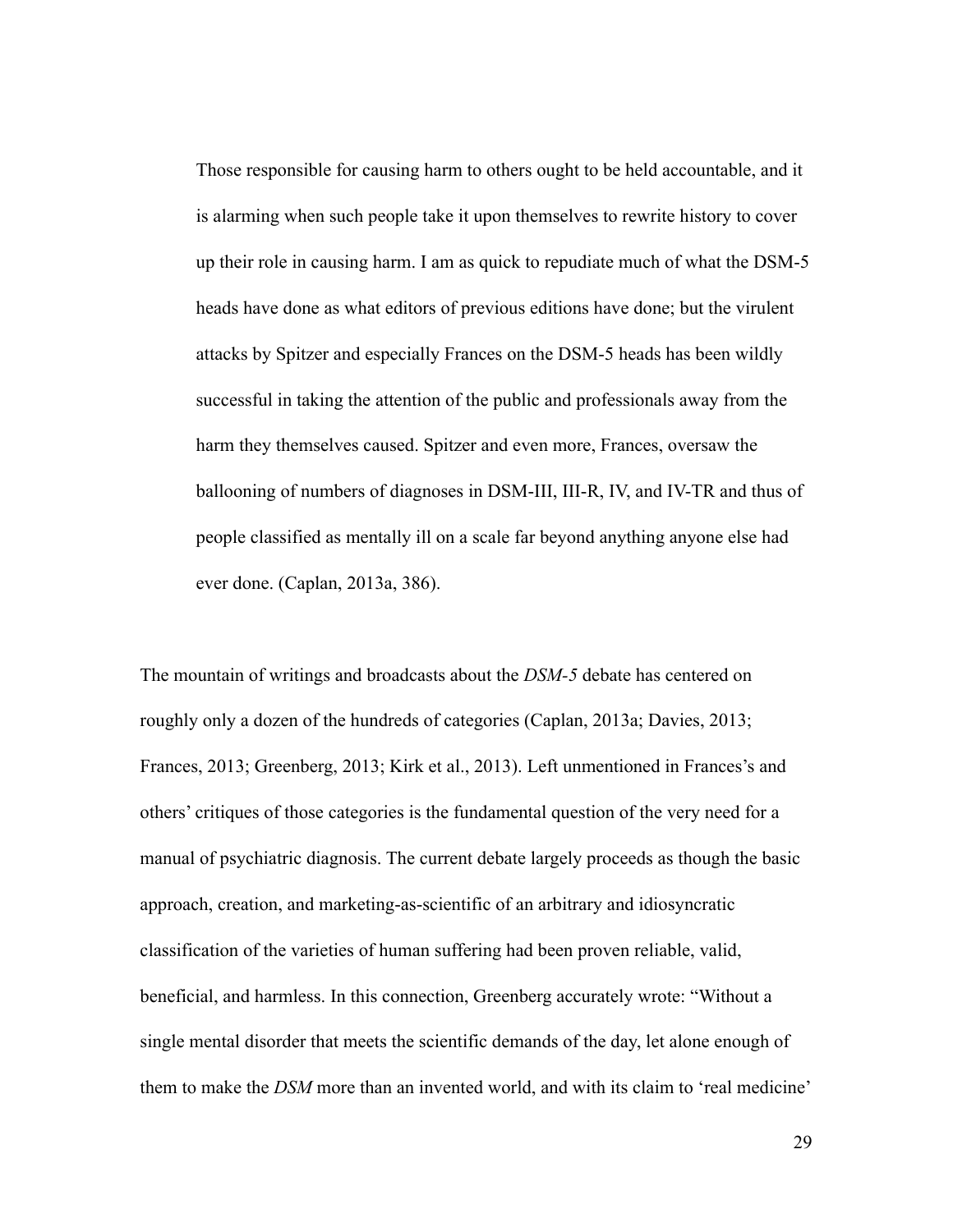still mostly aspirational, it cannot make good on its assertion that psychological suffering is best understood as mental illness. So it must guard its position jealously. Lacking confidence in itself, psychiatry must work ever harder to command ours. [Allen Frances] and Darrel Regier [head of DSM-5] may be bitter opponents, but they both have the fear that comes with knowing the fragility of the edifice they share" (Greenberg, 2013, 335).

Robert Whitaker calls the manual "the most barren philosophy of life imaginable" (2013, December 5 personal communication), something Kriss (2013) brilliantly demonstrates by "reviewing" the manual as though it were a bad novel.

As post-*DSM-5* debates continue, the focus needs to shift to redressing past harm and preventing future harm. All over North America and, increasingly, throughout the world, people who have sought help in the mental health system because they were suffering ended up with and (though some were helped) have suffered devastating and often lifelong losses and damage because of having been psychiatrically labeled. Frances and Spitzer are unclothed emperors who draw attention away from their own nakedness by crying out about the nakedness of the emperor who has replaced them (Caplan, 2013, 387). And their distorted claims have been reified by professionals, academics, media people, and laypeople who neglect to check out their verity, simply repeating them as gospel and thus become complicit in the harm.

#### **Note**: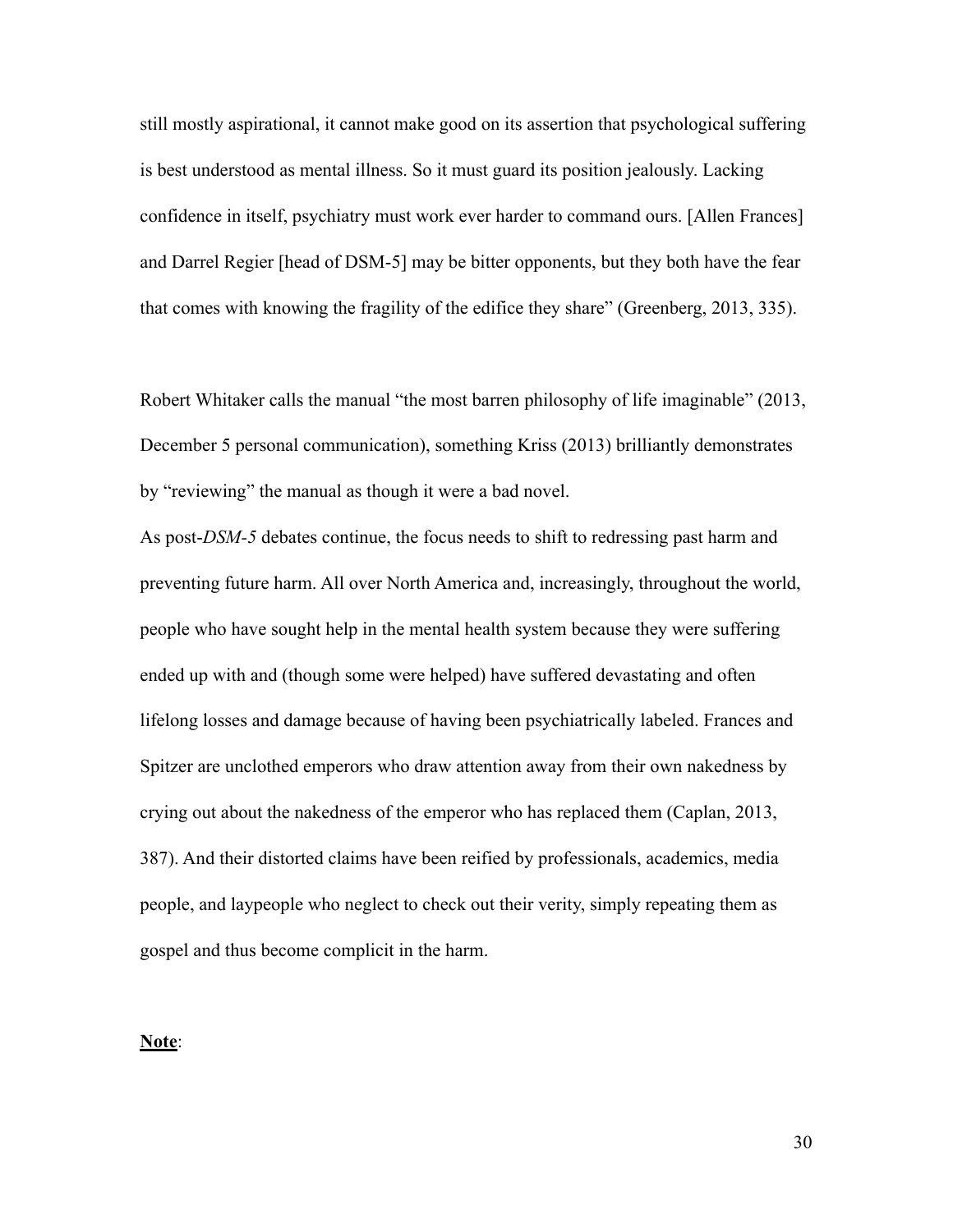Those looking for ways to redress and prevent harm might look at http:// psychdiagnosis.weebly.com/working-toward-solutions.html and at the description of "The Need and 9 Demands" document that we attempted to deliver to the American Psychiatric Association and that they refused to accept (Caplan, 2012b).

#### **References**

American Psychiatric Association. 2013. *Diagnostic and statistical manual of mental disorders-5*. APA: Washington, D.C.

Caplan, P. J. 2013a. Psychiatric diagnosis as a last bastion of unregulated, rampant harm to the populace. In M. Dellwing & M. Harbusch (Eds.), *Krankheitskonstruktionen und Krankheitstreiberei: Die Renaissance der soziologischen Psychiatriekritik.* Wiesbaden: Springer, pp. 351-388.

Caplan, P.J. 2013b. Human rights implications of psychiatric diagnosis. Washington College of Law. November 14. Delivery of most of the paper can be seen at http:// media.wcl.american.edu/Mediasite/Play/f5ed8e8e4b294e71964f8a98a2b7b7831d Caplan, P. J. 2012a. Will the APA listen to the voices of those harmed by psychiatric diagnosis? *Mad in America: Science, Psychiatry, and Community*. October 1. http:// www.madinamerica.com/2012/10/will-the-apa-listen-to-the-voices-of-those-harmed-bypsychiatric-diagnosis/

Caplan, P. J. 2012b. The APA refuses to listen to the voices of those harmed by diagnosis…and refuses and refuses. *Mad in America: Science, Psychiatry, and Community*. November 19. *http://www.madinamerica.com/2012/11/the-apa-refuses-to-*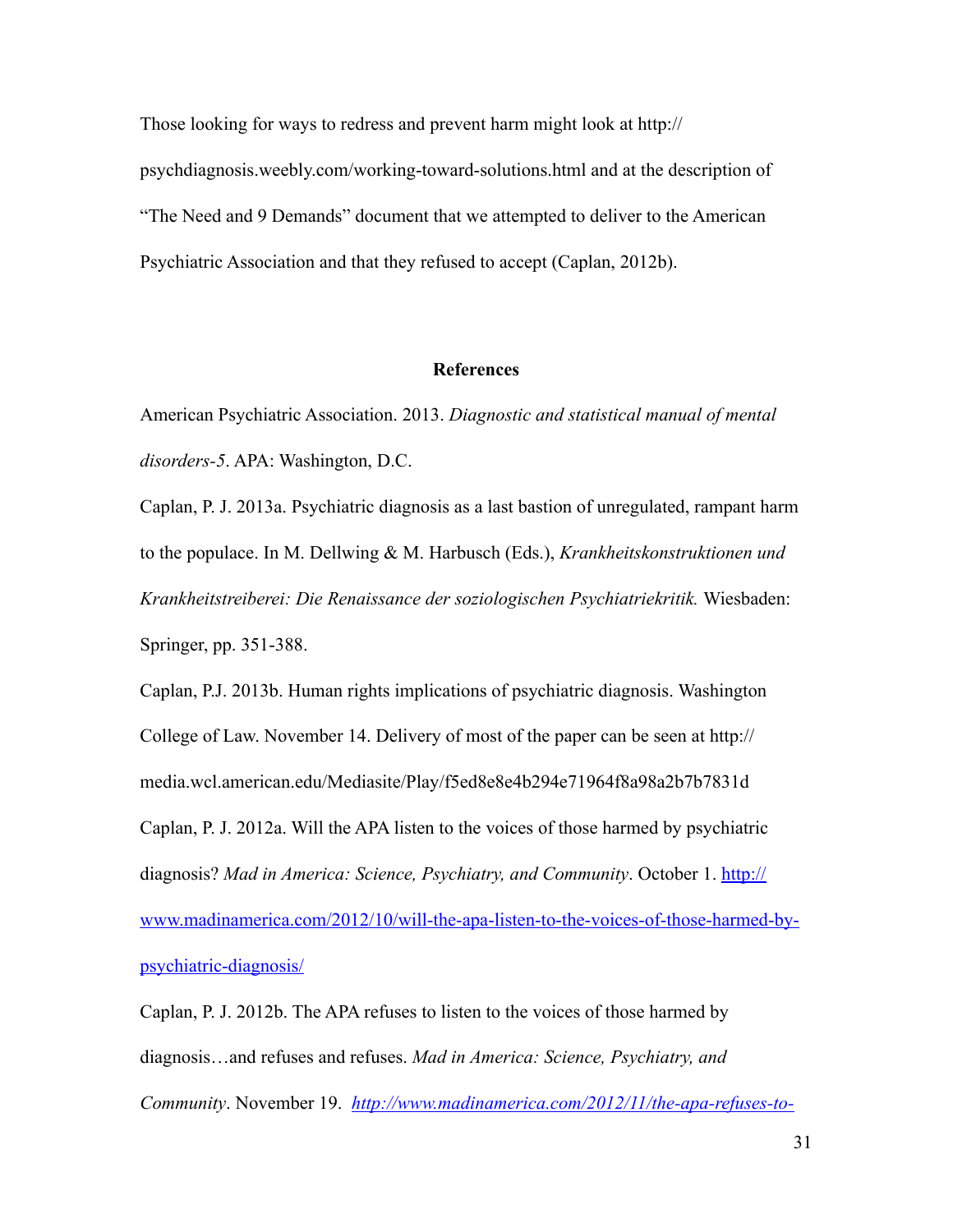*listen-to-voices-of-people-harmed-by-diagnosis-and-refuses-and-refuses-and-refuses/ #comment-17784*

Caplan, P. J. 2008. Pathologizing your period. *Ms. Magazine*. Summer, pp. 63-4.

Caplan, P. J. 2005 Emotional well-being. In *Our bodies, Ourselves.* New York: Simon & Schuster, pp. 82-95.

Caplan, P.J. 1995. *They say you're crazy: How the world's most powerful psychiatrists decide who's normal.* Reading, MA: Addison Wesley.

Caplan, P.J. 1991. Response to the *DSM* wizard. *Canadian Psychology 32*(2), 174-175.

Cosgrove, L., S. Krimsky, M. Vijayarashavan, and L. Schneider. 2006. Financial ties

between *DSM-IV* panel members and the pharmaceutical industry. *Psychotherapy and Psychosomatics 75,* 154-160.

Davies, J. 2013. *Cracked: Why psychiatry is doing more harm than good.* London: Icon.

Frances, A. 2009. A warning sign on the road to *DSM-*V: Beware of its unintended

consequences. *Psychiatric Times 26*(8). http://www.psychiatrictimes.com/dsm-5/content/ article/10168/1425378

Frances, A. 2013. *Saving normal.* New York: William Morrow.

Frances, A. 2012a. Lecture at Hart House, University of Toronto, May 6. http://

www.youtube.com/watch?v=yuCwVnzSjWA

Frances, A. 2012b. Diagnosing the *DSM*. *New York Times*, May 11.

Frances, A. 2012c. DSM-5 Costs \$25 Million Putting APA in a Financial Hole, May 31. http://www.psychologytoday.com/blog/dsm5-in-distress/201205/dsm-5-costs-25-millionputting-apa-in-financial-hole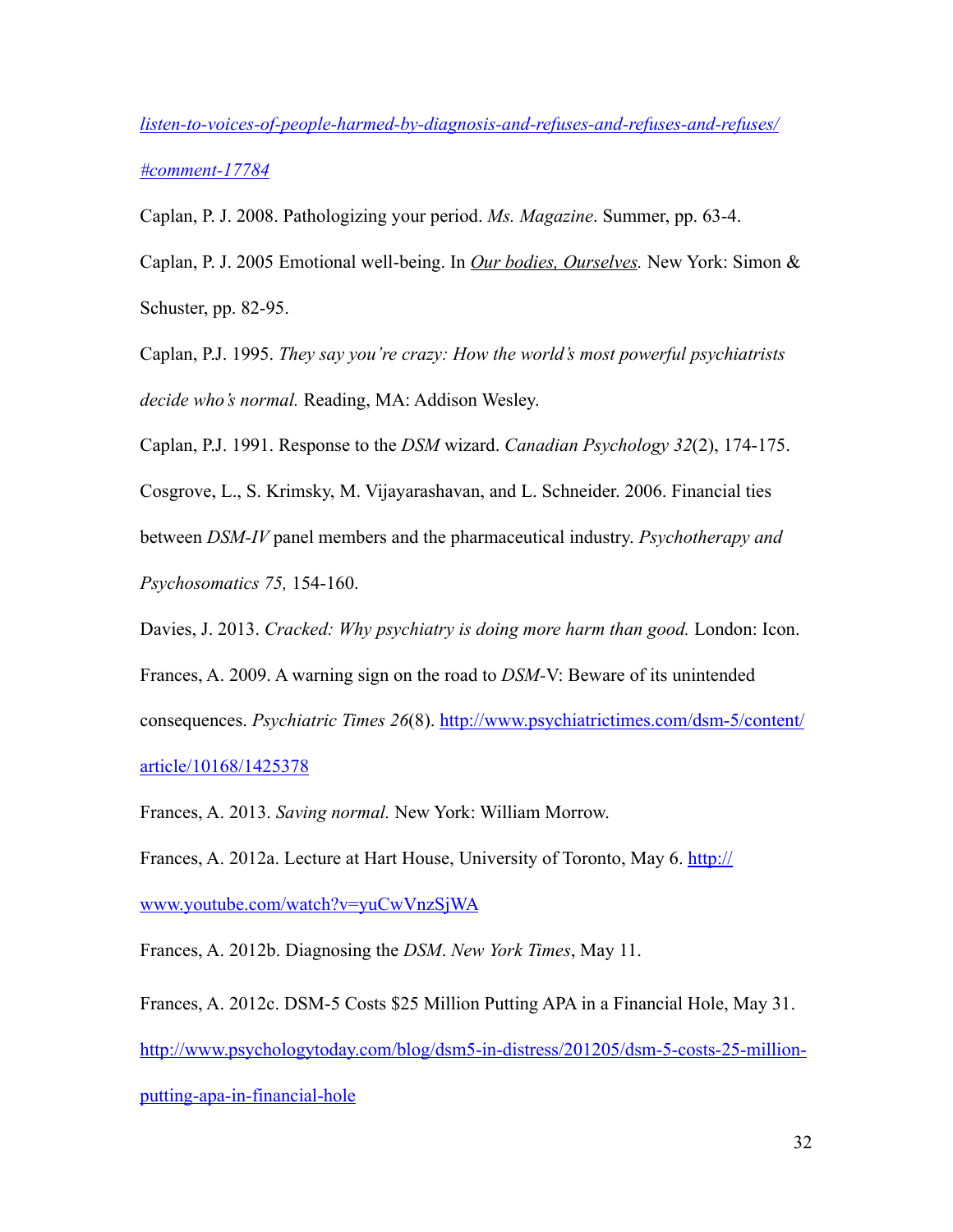Frances, A. 2012d. One last chance for the APA to make the *DSM-5* safer. *Huffington Post,* December 17. http://www.huffingtonpost.com/allen-frances/one-last-chance-forthe-apa-to-make-the-dsm-5-safer\_b\_2294868.html

Frances, A. 2010. Good grief. *New York Times*, August 14.

Gomory, T., S.E.Wong, D. Cohen, and J. Lacasse, J. 2011. Clinical social work and the biomedical industrial complex. *Journal of Sociology and Social Welfare, 38*(4), 135-165. Greenberg, G. 2013. *The book of woe: The* DSM *and the unmaking of psychiatry.* New York: Blue Rider.

Horwitz, A.V., & Wakefield, J.C., 2007. *The loss of sadness: How psychiatry transformed normal sorrow into Depressive Disorder.* Oxford: Oxford University Press.

Jabr, F. 2012. Psychiatry's Bible gets an overhaul. *Scientific American*, May 7. http:// www.scientificamerican.com/article.cfm?id=redefining-mental-illness

Kirk, S. A., T. Gomory, and D. Cohen. 2013. *Mad science: Psychiatric coercion, diagnosis, and drugs.* New Brunswick, NJ: Transaction.

Kirk, S., and H. Kutchins. 1992. *The selling of DSM: The rhetoric of science in psychiatry.* New York: Aldine DeGruyter.

Kriss, S. 2013. Book of lamentations. *The New Inquiry.* October 18. http:// thenewinquiry.com/essays/book-of-lamentations/

Lacasse, J., and J. Cacciatore. 2013. Prescribing of psychiatric medication to bereaved parents following perinatal/neonatal death: An observational study. *Death Studies 10*.